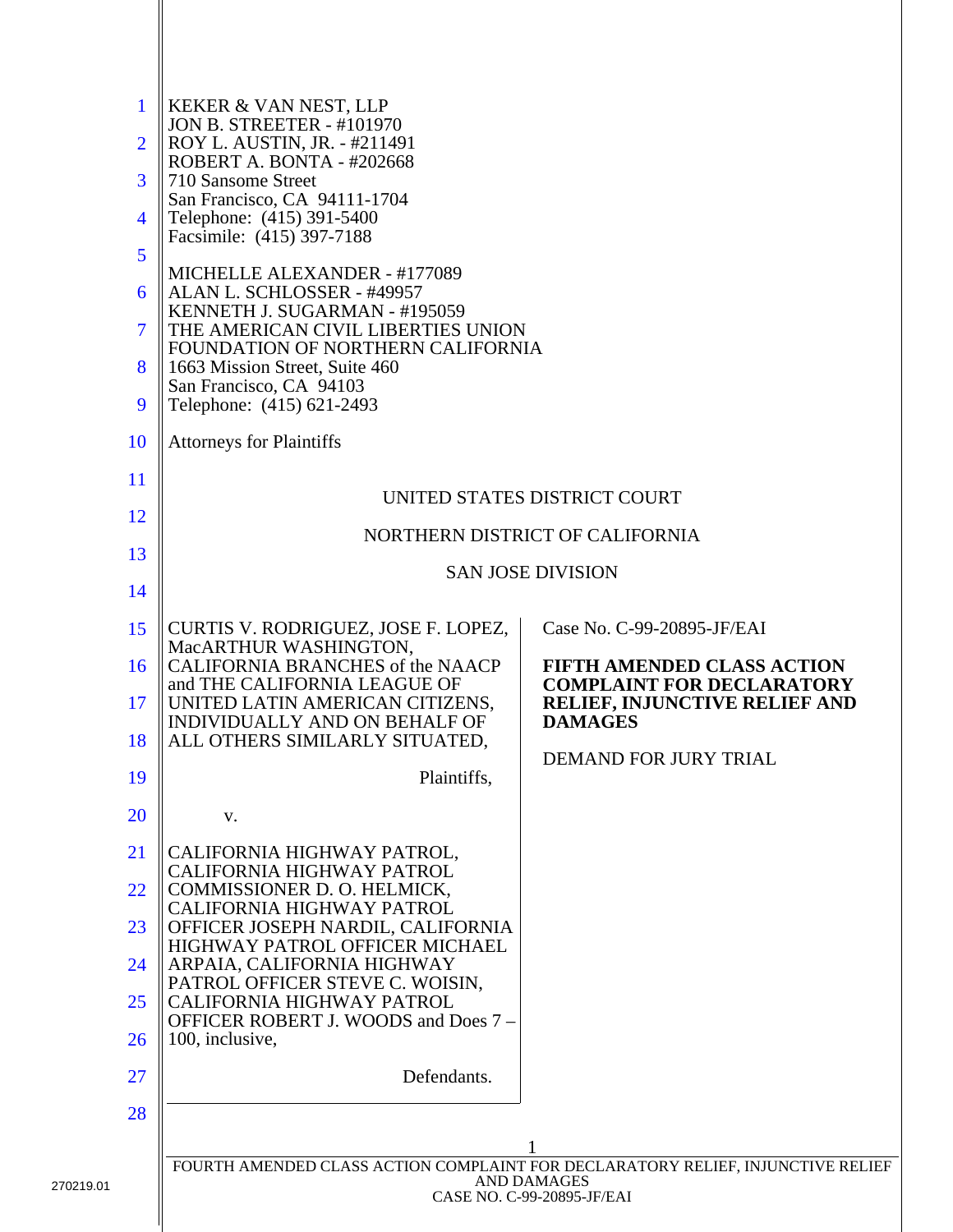| $\mathbf{1}$   | I.<br><b>INTRODUCTION</b>                                                                                               |  |
|----------------|-------------------------------------------------------------------------------------------------------------------------|--|
| $\overline{2}$ | This is a class action lawsuit seeking declaratory, injunctive and monetary relief<br>1.                                |  |
| 3              | against the California Highway Patrol ("CHP") for engaging in and condoning a continuing                                |  |
| $\overline{4}$ | pattern and practice of race-based stops, detentions and searches of African-American and Latino                        |  |
| 5              | motorists traveling on the public streets and highways of the State of California. The specific                         |  |
| 6              | abuses giving rise to this action occurred on or in CHP's Central and Coastal Divisions.                                |  |
| $\overline{7}$ | Plaintiffs in this case, Curtis V. Rodriguez ("Rodriguez"), Jose F. Lopez<br>2.                                         |  |
| 8              | ("Lopez"), MacArthur Washington ("Washington"), California Branches of the NAACP                                        |  |
| 9              | ("NAACP") and California League of United Latin American Citizens ("LULAC"), represent a                                |  |
| 10             | class and subclass of African Americans and Latinos who have been or will be subjected to the                           |  |
| 11             | humiliation of being targeted, interrogated, detained and searched by defendants in CHP's                               |  |
| 12             | Central and Coastal Divisions due to the defendants' policy and practice of what is commonly                            |  |
| 13             | known as "racial profiling." The moment Mr. Rodriguez, Mr. Lopez and Mr. Washington were                                |  |
| 14             | stopped by the defendants they became victims of what the United States Court of Appeals for                            |  |
| 15             | the Ninth Circuit called "an all too familiar set of circumstances – an intrusive law enforcement                       |  |
| 16             | stop and seizure of innocent persons on the basis of suspicions rooted principally in the race of                       |  |
| 17             | the 'suspects.'" Washington v. Lambert, 98 F.3d 1181, 1182 (1996).                                                      |  |
| 18             | 3.<br>To any person of color, regardless of ethnic background, level of education, or                                   |  |
| <b>19</b>      | economic station in life, the insidious problem of racial profiling by law enforcement officers is                      |  |
| 20             | all too familiar. It is a continuing reminder that, despite popular notions of progress in race                         |  |
| 21             | relations, racial discrimination remains a day-to-day reality in our society.                                           |  |
| 22             | 4.<br>By the Complaint in this case, plaintiffs seek judicial redress for violations of                                 |  |
| 23             | their civil rights due to racial profiling. But they also seek to confirm what everyone has a right                     |  |
| 24             | to expect in the United States: that people of color may use the public streets and highways, just                      |  |
| 25             | like anybody else, without having to suffer the indignities of racial discrimination at the hands of                    |  |
| 26             | government officials.                                                                                                   |  |
| 27             | 5.<br>Plaintiffs' claims are brought pursuant to the Fourth, Fifth and Fourteenth                                       |  |
| 28             | Amendments to the United States Constitution; Title VI of the Civil Rights Act of 1964 and its                          |  |
|                | $\overline{2}$<br>FOURTH AMENDED CLASS ACTION COMPLAINT FOR DECLARATORY RELIEF, INJUNCTIVE RELIEF<br><b>AND DAMAGES</b> |  |

# CASE NO. C-99-20895-JF/EAI

∥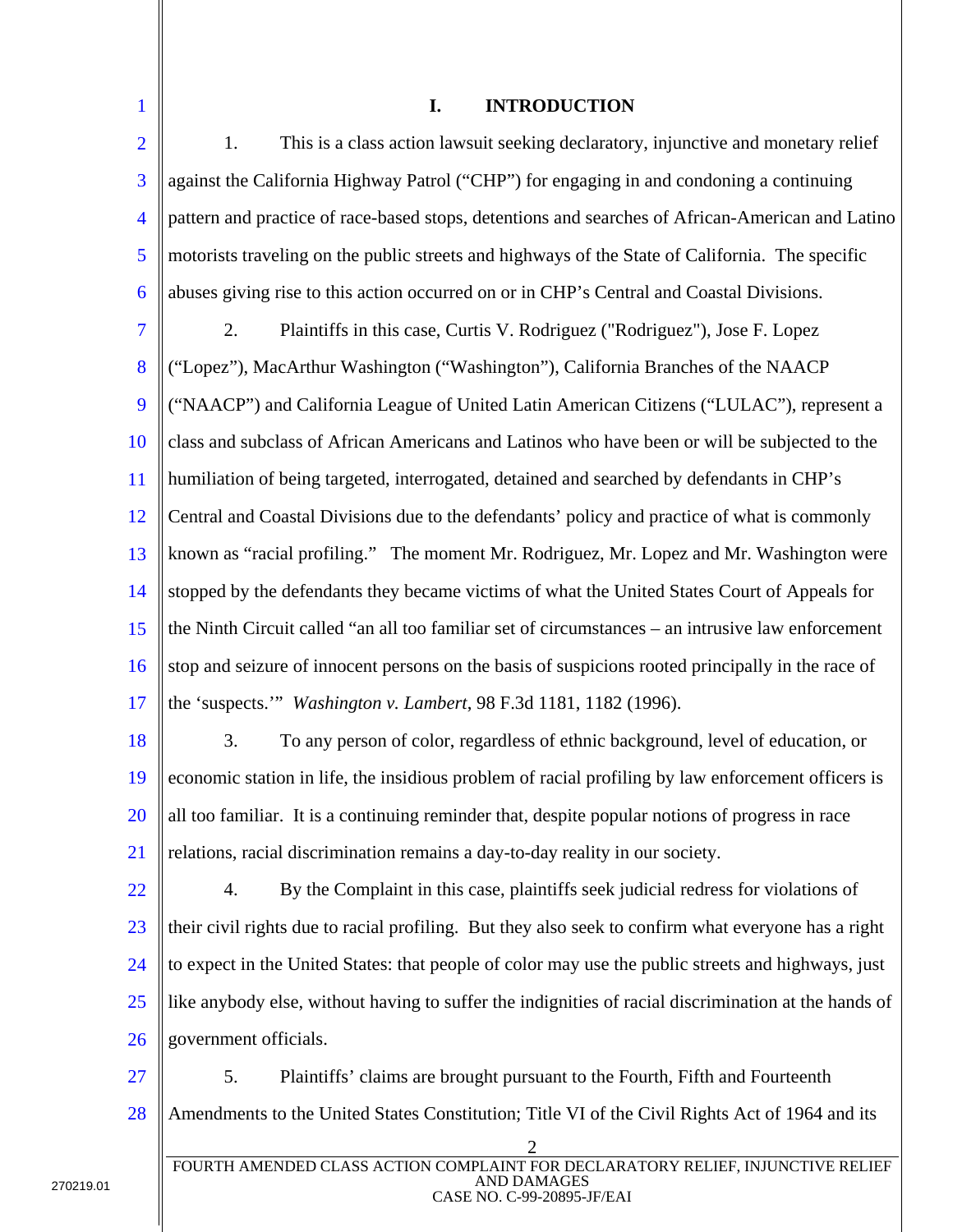| $\mathbf{1}$   | implementing regulations, 42 U.S.C. §§ 1981, 1982, 1983 and 1986; Article 1, §§ 7(a) and 13 of                                    |
|----------------|-----------------------------------------------------------------------------------------------------------------------------------|
| $\overline{2}$ | the California Constitution; California Civil Code § 52.1; California Government Code §§ 11135                                    |
| 3              | and 11139; and the California Common Law.                                                                                         |
| $\overline{4}$ | <b>JURISDICTION</b><br>II.                                                                                                        |
| 5              | This court has subject matter jurisdiction pursuant to 28 U.S.C. §§ 1331, 1343 and<br>6.                                          |
| 6              | 2201. The Court has pendent jurisdiction and supplemental jurisdiction over the state law claims                                  |
| $\overline{7}$ | alleged in this Complaint pursuant to 28 U.S.C. § 1367. Declaratory relief is authorized under 28                                 |
| 8              | U.S.C. §§ 2201 and 2202.                                                                                                          |
| 9              | 7.<br>All administrative remedies have been exhausted. In compliance with California                                              |
| <b>10</b>      | Government Code § 910 et seq., Mr. Rodriguez, Mr. Lopez and Mr. Washington have filed                                             |
| <sup>11</sup>  | administrative claims for damages under the California Tort Claims Act with the California State                                  |
| 12             | Board of Control, which has declined to exercise jurisdiction over these actions.                                                 |
| 13             | 8.<br>A substantial part of the events giving rise to the claims alleged in this Complaint                                        |
| 14             | arose in the County of Santa Clara, California. Venue therefore lies in the United States District                                |
| 15             | Court for the Northern District of California, San Jose Division, pursuant to 28 U.S.C. § 84(a),                                  |
| 16             | 28 U.S.C. § 1391(b)(2) and Civil Local Rule 3-2(d).                                                                               |
| 17             | Ш.<br><b>PARTIES</b>                                                                                                              |
| 18             | 9.<br>Plaintiff Curtis V. Rodriguez is, and at all relevant times herein mentioned was, a                                         |
| 19             | citizen of the State of California and a resident of the County of Santa Clara. Mr. Rodriguez is                                  |
| 20             | of Latino descent and, by physical appearance, is a person of color.                                                              |
| 21             | 10.<br>Plaintiff Jose F. Lopez is, and at all relevant times herein mentioned was, a citizen                                      |
| 22             | of the State of California and a resident of the County of Los Angeles. Mr. Lopez is of Latino                                    |
| 23             | decent and, by physical appearance, is a person of color.                                                                         |
| 24             | 11.<br>Plaintiff MacArthur Washington is, and at all relevant times herein mentioned                                              |
| 25             | was, a citizen of the State of California and resident of the County of Merced. Mr. Washington                                    |
| 26             | is African-American and, by physical appearance, a person of color.                                                               |
| 27             | 12.<br>Plaintiff California Branches of the NAACP (the California NAACP) is a non-                                                |
| 28             | profit membership organization dedicated to eradicating race-based discrimination throughout                                      |
|                | 3<br>FOURTH AMENDED CLASS ACTION COMPLAINT FOR DECLARATORY RELIEF, INJUNCTIVE RELIEF<br>AND DAMAGES<br>CASE NO. C-99-20895-JF/EAI |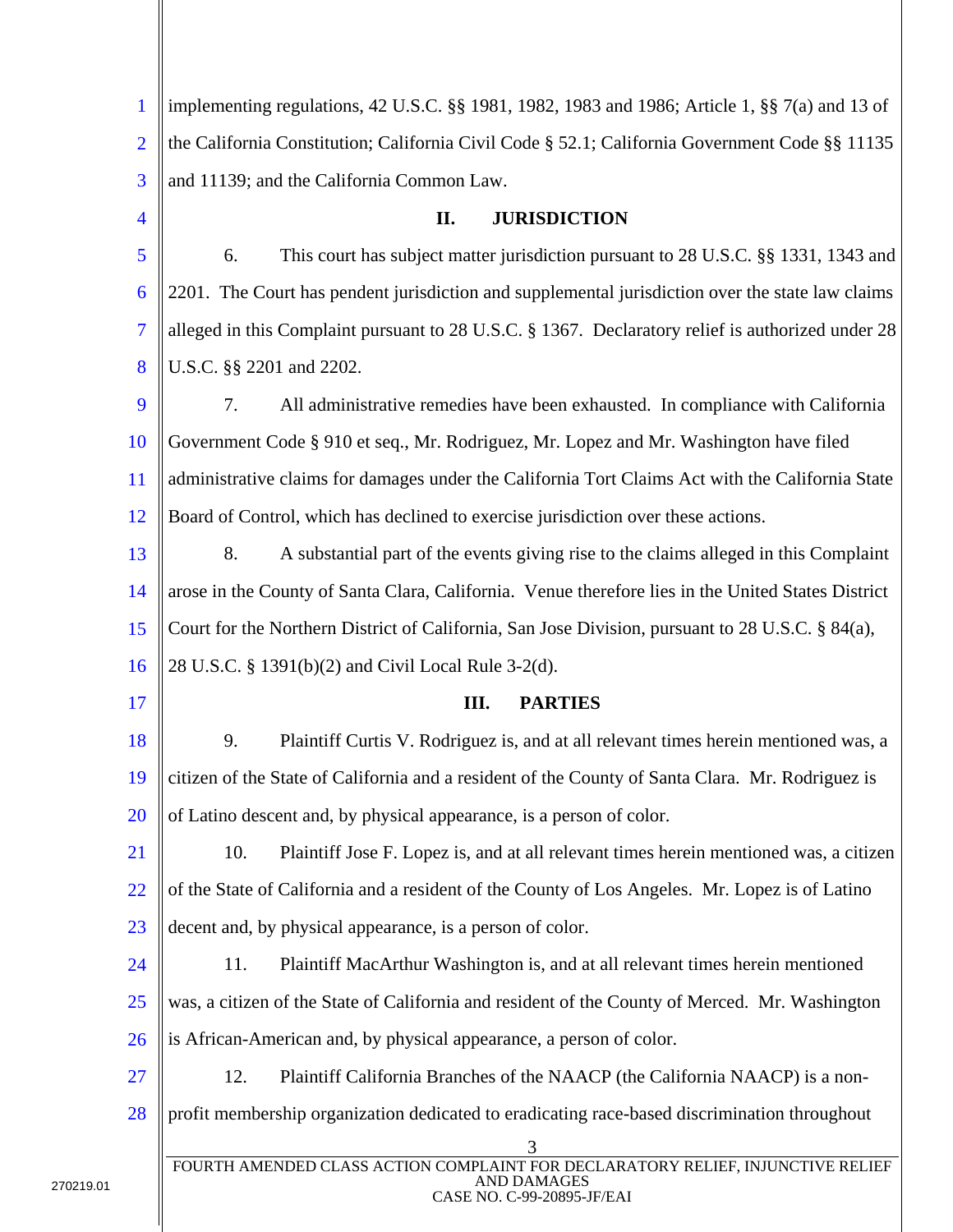1 2 3 4 5 6 7 8 California and to securing equal protection of the laws for all persons. Upon information and belief, individual members of the California NAACP regularly travel on the Highways of California, including those located within CHP's Central and Coastal Divisions, and at various times have been stopped and detained by members of the CHP on the basis of their race. The California NAACP is representative of the class and subclass of African-American and Latino motorists who have been or are being subjected to race-based discrimination by the CHP. The California NAACP participates as a plaintiff only for the purpose of securing declaratory and injunctive relief.

9 10 11 12 13 14 15 16 17 13. Plaintiff California League of United Latin American Citizens ("LULAC") is a non-profit membership organization dedicated to eradicating race-based discrimination throughout California and to securing equal protection of the laws for all persons. Upon information and belief, individual members of the LULAC regularly travel on the Highways of California, including those located within CHP's Central and Coastal Divisions, and at various times have been stopped and detained by members of the CHP on the basis of their race. The California LULAC is representative of the class and subclass of African-American and Latino motorists being subjected to race-based discrimination by the CHP. LULAC participates as a plaintiff only for the purpose of securing declaratory and injunctive relief.

18 19 20 21 22 14. Defendant California Highway Patrol, headquartered in Sacramento, California is a division of the State of California in charge of patrolling California State highways. Upon information and belief, the CHP receives federal funds through federal grants from the United States Department of Justice or another federal agency. As such, the CHP is legally required to conduct its activities in a racially non-discriminatory manner.

23

24 25 26 27 15. Upon information and belief, California Highway Patrol Officer Joseph Nardil, sued here in both his individual and official capacities, is a resident of California who is employed by the CHP. Officer Nardil was involved in the stop of plaintiff Curtis Rodriguez. All actions taken by Officer Nardil while working as an officer of the CHP were taken under color of state law.

28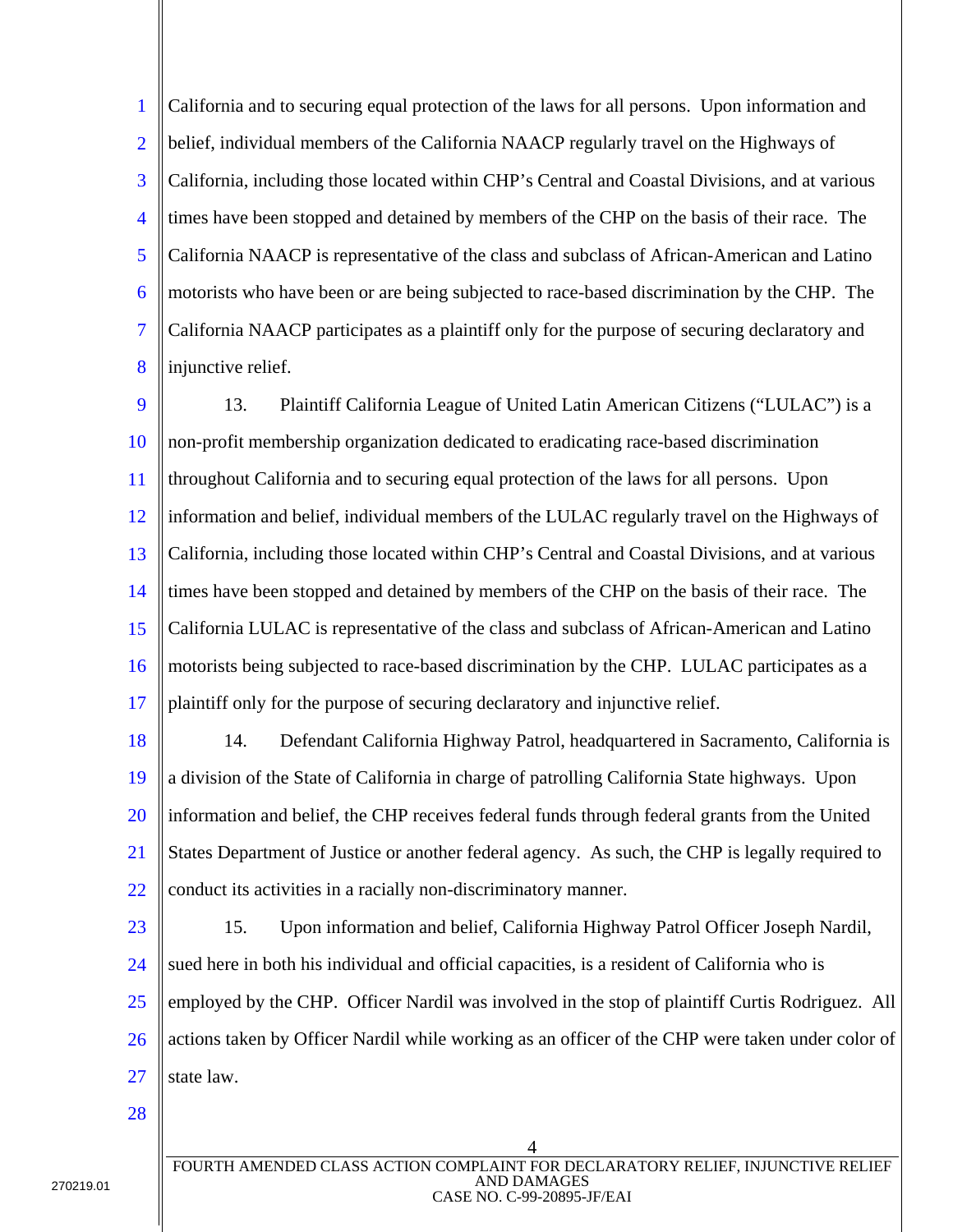1 2 3 4 5 16. Upon information and belief, California Highway Patrol Officer Michael J. Arpaia, sued here in both his individual and official capacities, is a resident of California who is employed by the CHP. Officer Arpaia was involved in the stop of plaintiff Jose Lopez. All actions taken by Officer Arpaia while working as an officer of the CHP were taken under color of state law.

6 7 8 9 10 17. Upon information and belief, California Highway Patrol Officer Steve C. Woisin, sued here in both his individual and official capacities, is a resident of California who is employed by the CHP. Officer Woisin was involved in the stop of plaintiff MacArthur Washington. All actions taken by Officer Woisin while working as an officer of the CHP were taken under color of state law.

11 12 13 14 15 18. Upon information and belief, California Highway Patrol Officer Robert J. Woods, sued here in both his individual and official capacities, is a resident of California who is employed by the CHP. Officer Woods was involved in the stop of plaintiff MacArthur Washington. All actions taken by Officer Woods while working as an officer of the CHP were taken under color of state law.

16 17 18 19 20 21 22 23 19. Upon information and belief, defendant D.O. Helmick is Commissioner of the CHP and a resident of California. Upon information and belief, defendant Commissioner Helmick directly or indirectly participated in the authorization, planning and supervision of the actions of the individual CHP officers involved in this case, including Officers Joseph Nardil, Michael Arpaia, Steve Woisin and Robert Woods. Upon information and belief, defendant Commissioner Helmick failed adequately to train CHP personnel and to promulgate appropriate policies to prevent race-based vehicular stops, and has established, implemented and enforced illegal and unconstitutional policies and practices that have caused plaintiffs' injuries.

24

25 26 27 28 20. Plaintiffs are informed and believe that Doe defendants 7 through 50 are all officers of the CHP and were at all relevant times acting in the course and scope of their employment and acting under color of law. Upon information and belief, each of Doe defendants 7 through 50 participated in some way in the stop of plaintiffs and others on the basis on race, ethnicity, or national origin. Defendants 7 though 50 are all sued in their individual and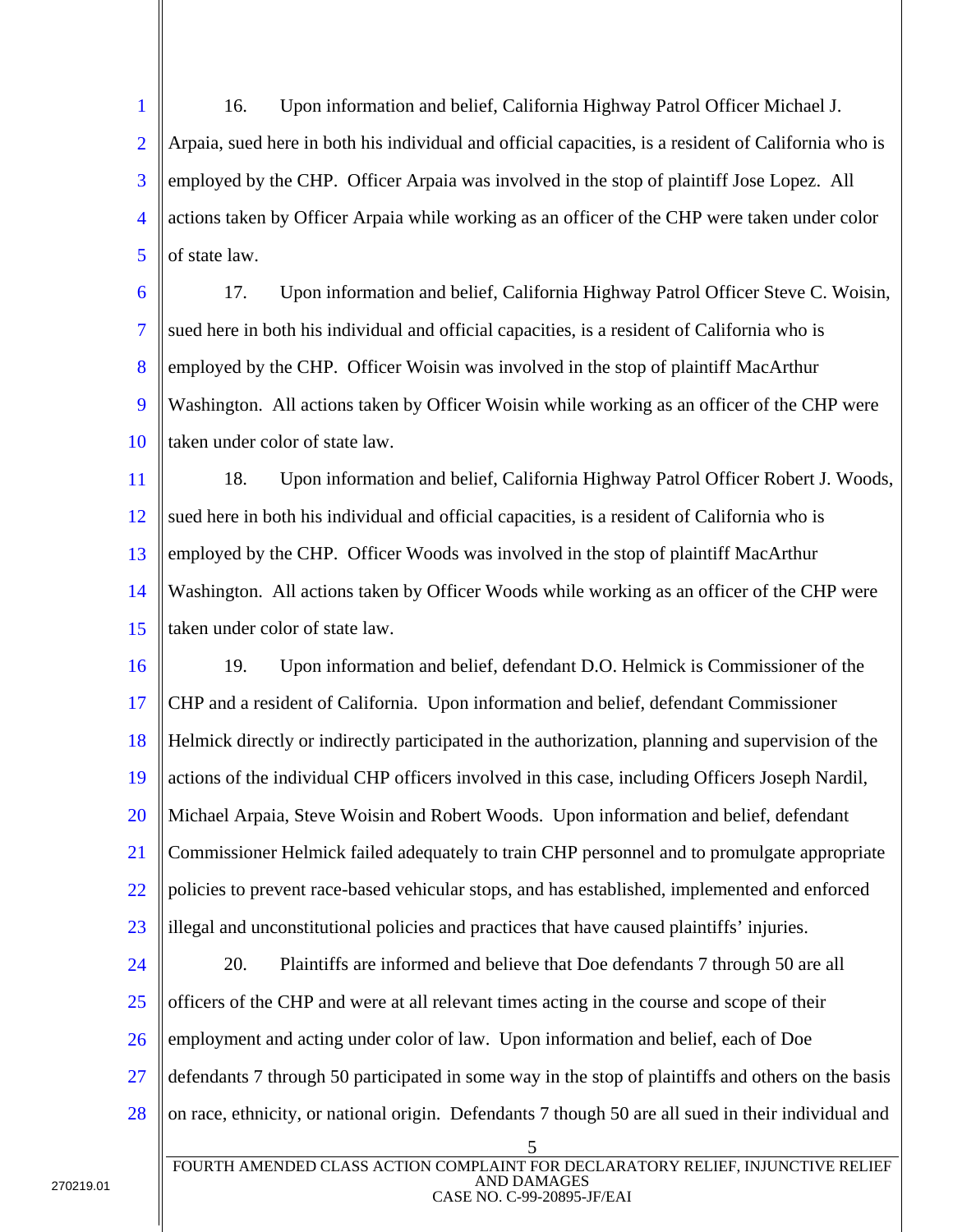1 2 3 official capacities. The true names of these defendants are unknown to plaintiffs. In due course, plaintiffs will amend this Complaint to identify these defendants' true names when they have been ascertained.

4 5 6 7 8 9 10 11 12 13 14 21. Plaintiffs are informed and believe that Doe defendants 51 through 100 are officials and/or supervisory officers of the CHP and were at all relevant times acting in the course and scope of their employment. Upon information and belief, each of Doe defendants 51 through 100 directly or indirectly participated in the authorization, planning and supervision of the actions of the individual CHP officers involved in this case. Upon information and belief, one or more of these defendants failed adequately to train CHP personnel and to promulgate appropriate policies to prevent race-based vehicular stops, and all of them have established, implemented and enforced illegal and unconstitutional policies and practices that have caused plaintiffs' injuries. Does 51 through 100 are sued in their individual and official capacities. The true names of these defendants are unknown to plaintiffs; plaintiffs will amend this Complaint to identify these defendants' true names when they have been ascertained.

15 16 17 18 19 20 21 22 23 24 22. Upon information and belief, at all relevant times each defendant was the agent and/or employee of each of the remaining defendants, and in doing the things herein alleged was acting within the course and scope of his or her employment and under color of law. Each of the defendants caused, and is responsible for, the unlawful conduct described herein. Each defendant is responsible for plaintiffs' injuries by personally participating in the unlawful conduct; acting jointly and in concert with others who did so; authorizing, acquiescing or failing to take action to prevent the unlawful conduct; promulgating policies and procedures pursuant to which the unlawful conduct occurred; failing and refusing, with deliberate indifference, to implement and maintain adequate training and supervision; and/or by ratifying the unlawful conduct.

25 26

23. All of the defendants, and each of them, are sued both in their individual and official capacities.

27 28

270219.01

AND DAMAGES CASE NO. C-99-20895-JF/EAI

6

FOURTH AMENDED CLASS ACTION COMPLAINT FOR DECLARATORY RELIEF, INJUNCTIVE RELIEF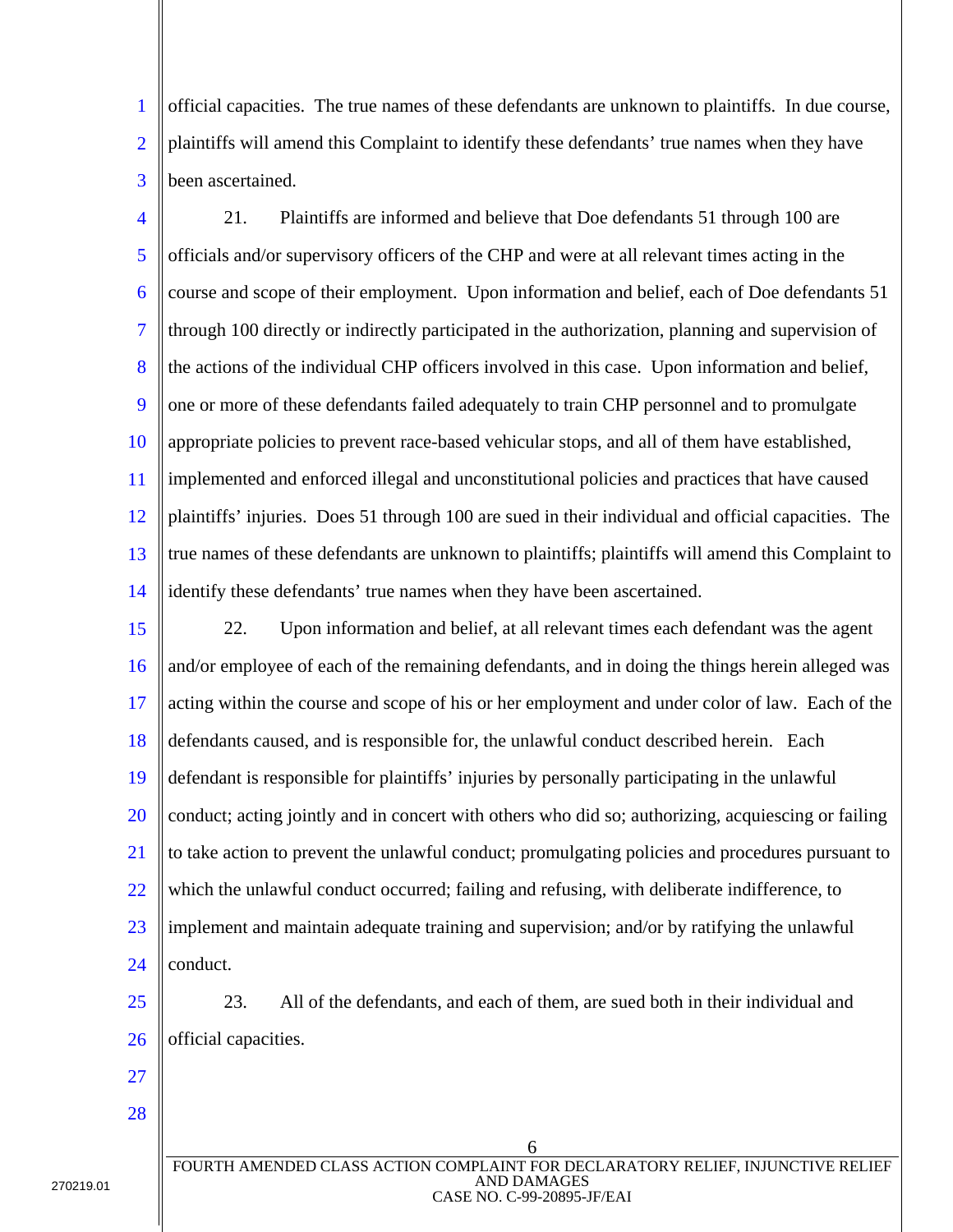| $\mathbf{1}$             | <b>FACTS GIVING RISE TO THIS ACTION</b><br>IV.                                                                                                        |  |
|--------------------------|-------------------------------------------------------------------------------------------------------------------------------------------------------|--|
| $\overline{2}$           | <b>Operation Pipeline and Other California Drug Interdiction Programs</b>                                                                             |  |
| 3                        | The CHP have long relied upon race and ethnicity in conducting stops, detentions,<br>24.                                                              |  |
| $\overline{\mathcal{A}}$ | interrogations and searches of motorists. They have engaged in an unabated, continuing pattern                                                        |  |
| 5                        | and practice of discrimination.                                                                                                                       |  |
| 6                        | In recent years, the law enforcement practice of targeting motorists on the basis of<br>25.                                                           |  |
| $\overline{7}$           | race or ethnicity has increased dramatically nationwide, largely due to federally funded drug                                                         |  |
| 8                        | interdiction programs operated by state and local law enforcement agencies.                                                                           |  |
| 9                        | Today, the defendants, like many law enforcement agencies across the country,<br>26.                                                                  |  |
| 10                       | participate in a federally funded drug interdiction program sponsored by the United States Drug                                                       |  |
| 11                       | Enforcement Agency ("DEA") known as Operation Pipeline. The stated purpose and mission of                                                             |  |
| 12                       | Operation Pipeline is to remove drugs and weapons from the nation's highways. The DEA, as                                                             |  |
| 13                       | the sponsoring agency, provides training and instructors for state and local law enforcement                                                          |  |
| 14                       | agencies, teaching them how to identify highway travelers as potential drug couriers based on a                                                       |  |
| 15                       | In addition, plaintiffs believe that the CHP is allowing and encouraging Operation<br>profile.                                                        |  |
| 16                       | Pipeline-like stops throughout California, such that these abuses are not limited to only those                                                       |  |
| 17                       | officers technically participating in the Operation Pipeline program.                                                                                 |  |
| 18                       | Operation Pipeline is a roving program of discrimination that, depending on the<br>27.                                                                |  |
| 19                       | area in which it is implemented and has its effects, can and does injure motorists of color                                                           |  |
| 20                       | throughout the state of California. Pipeline and Pipeline-like programs encourage officers to rely                                                    |  |
| 21                       | upon minor or fictional traffic code violations that can be used as an excuse or "pretext" to stop                                                    |  |
| 22                       | motorists that somehow seem "suspicious." Pipeline and Pipeline-like programs also encourage                                                          |  |
| 23                       | officers to look for "indicators" of drug trafficking activity, including many common, pedestrian                                                     |  |
| 24                       | characteristics, thus giving officers virtually unbridled discretion in determining who to stop.                                                      |  |
| 25                       | 28.<br>Officers will also engage in sustained interrogation designed to uncover further                                                               |  |
| 26                       | "indicators" of criminal drug activity in the form of "suspicious" answers or may engage in                                                           |  |
| 27                       | roadside testing for drugs or alcohol use pursuant to CHP's Drug Recognition Expert ("DRE")                                                           |  |
| 28                       | program. As yet another technique available to them, officers are trained to seek consent to                                                          |  |
|                          | $\overline{7}$<br>FOURTH AMENDED CLASS ACTION COMPLAINT FOR DECLARATORY RELIEF, INJUNCTIVE RELIEF<br><b>AND DAMAGES</b><br>CASE NO. C-99-20895-JF/EAI |  |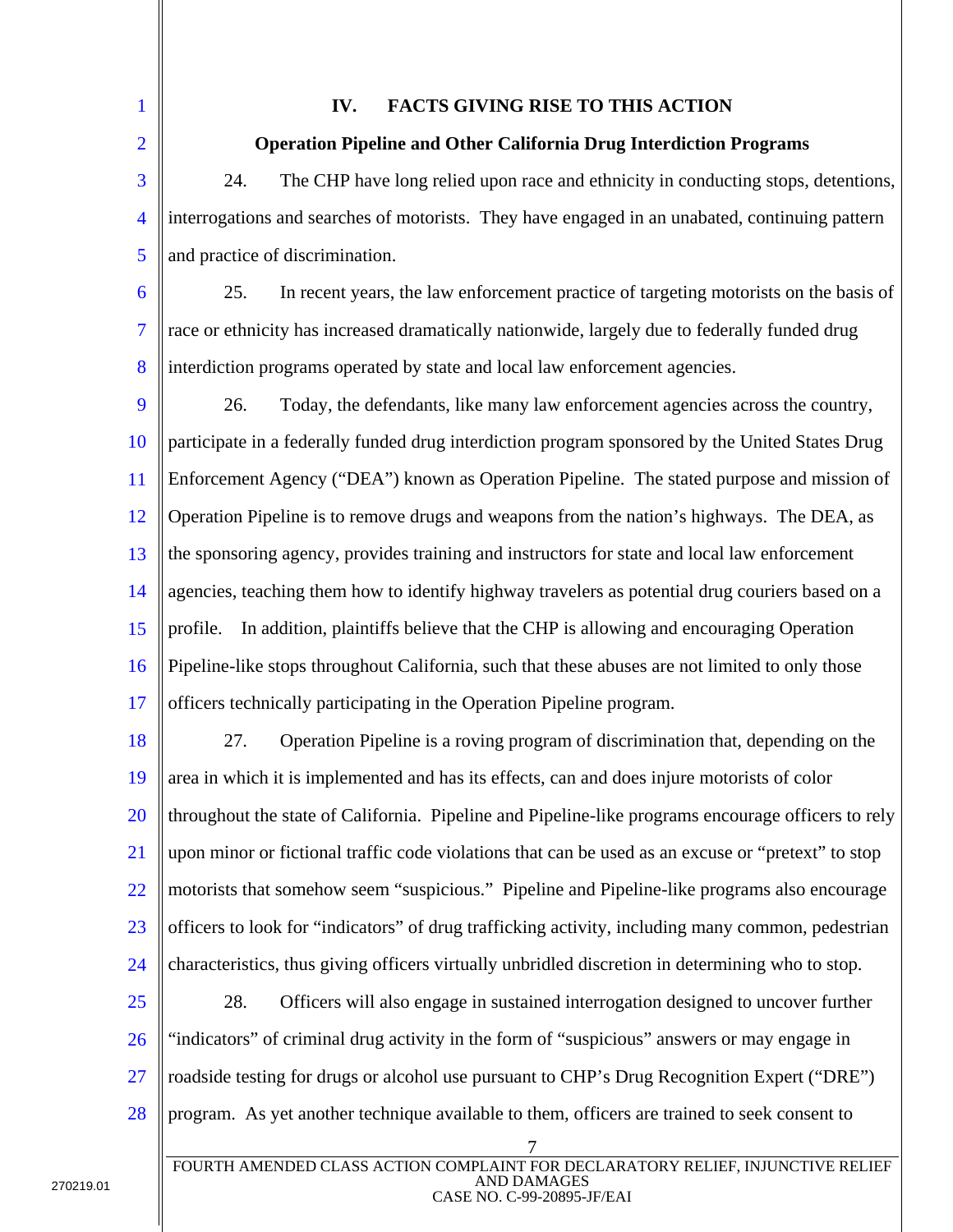1 2 search – which most unwary motorists readily give – so that there is no need to point to any probable cause should questions about the legality of the search arise later.

3 4 5 6 7 8 29. When consent is refused, troopers often detain the motorist until a canine unit performs a sniff test around the exterior of the vehicle. If the dog alerts to something, the detention continues, as the officer will then use the drug dog's reaction as probable cause. If no canine unit is used, troopers sometimes simply ignore motorists when they refuse consent to search, knowing that if drugs are found a court will be unlikely to conclude that a drug courier is more credible than a CHP officer.

9 10 11 12 13 14 15 30. In addition, CHP officers and supervisors know that, if no drugs are found, motorists are unlikely to complain about their illegal tactics. Studies indicate that most motorists do not even know they have the right to refuse consent to search. Those who do know their rights have been violated are often so relieved that their frightening encounter with police has ended without violence or arrest that they simply go on their way without complaint. Some motorists believe that complaining to law enforcement agencies about their illegal and discriminatory practices is futile. Others fear retaliation.

16 17 18 31. CHP officers use the aforementioned set of techniques in one flowing sequence that is designed to end in a search. Officers select and deploy the techniques as they deem appropriate in order to maximize the chances for a search.

- 19 20 21 22 32. CHP promotes the use of these techniques by encouraging a high volume of traffic stops and rewarding officers for highway drug seizures. As a result of the high volume of stops, CHP ensures that the number of motorists suffering from their escalating battery of investigative techniques is maximized.
- 23

24 25 26 27 28 33. The CHP first became involved in Operation Pipeline in the late 1980's, but has since become one of the agencies most actively involved in the program, conducting joint operations with local law enforcement agencies. Upon information and belief, the CHP now has Pipeline teams running formal operations on all of California's major highways, including those located within CHP's Central and Coastal Divisions, and has more than 40 canine units at its disposal.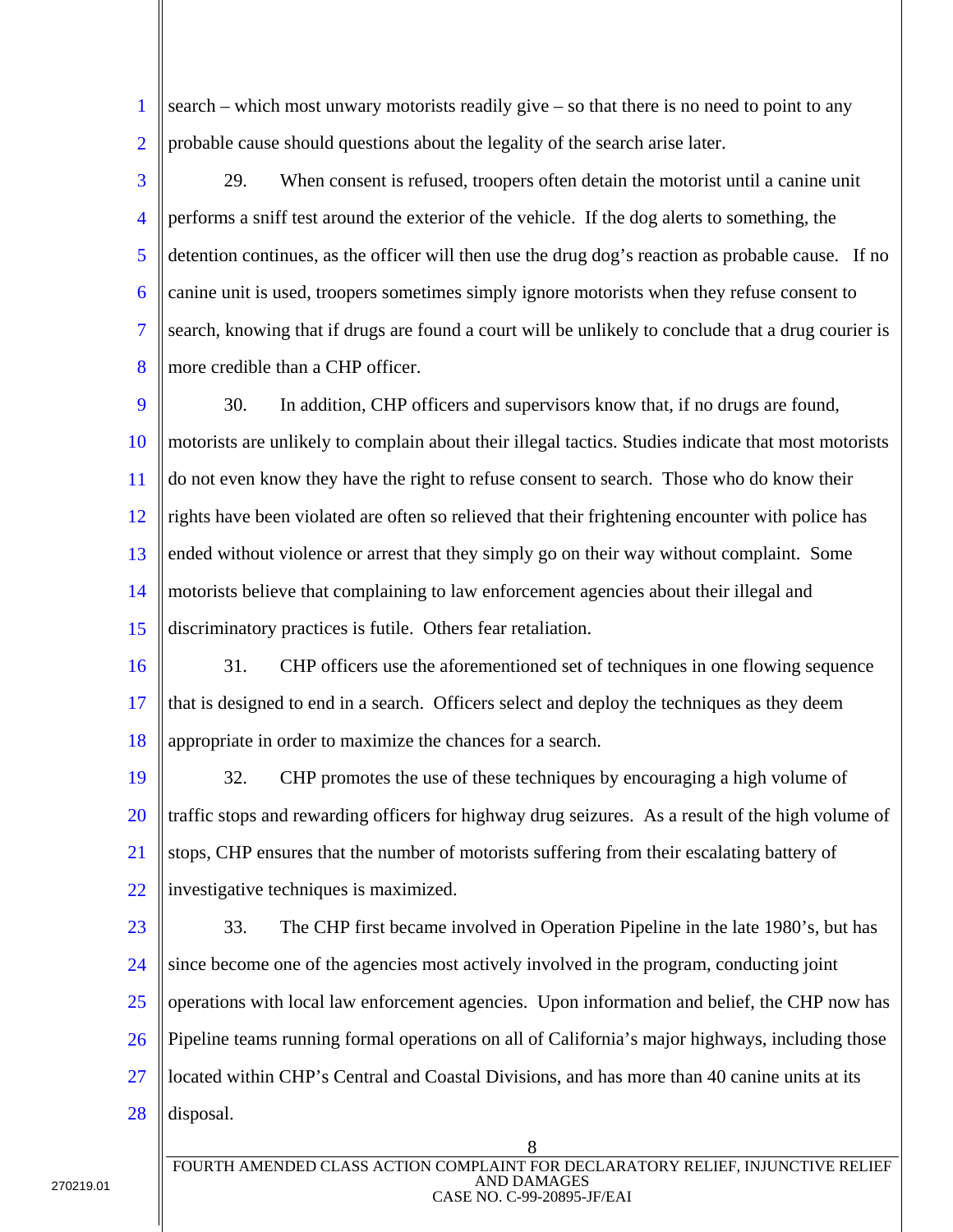1 2 3 4 5 34. A report regarding Operation Pipeline and the CHP's racial profiling practices was issued by the Joint Legislative Task Force on Government Oversight on September 29, 1999. The report, which was based on a review of thousands of CHP records and testimony from numerous CHP officers and officials, concluded that Operation Pipeline discriminates against motorists of color in general, and Latino motorists in particular.

6 7 8 9 10 11 35. According to the report, the goal of Operation Pipeline is to use "intensified enforcement" of traffic laws to generate a very high volume of traffic stops to screen for drug couriers. Pipeline officers are not expected to write many traffic tickets and are often discouraged from doing so. Instead, troopers are trained to stop and search thousands of motorists for insignificant vehicle code infractions, the vast majority of which result in no more than a verbal warning.

12 13 14 15 16 36. As a matter of policy, officers are encouraged to use vehicle code violations such as weaving, improper lane changes, burned out license plate lights, tinted windows, following too closely or seat belt violations, as excuses to stop drivers and attempt to search their cars for drugs. Once the officers have an excuse for the stop, they are trained to begin questioning and searching the occupants of the vehicle.

17 18 19 20 21 22 23 24 37. The Task Force report shows that stops conducted with the goal of drug interdiction frequently result in travelers spending lengthy periods of time standing on the side of the road while being interrogated, fielding repeated questions about their family members, their occupations, their marital status, their immigration status, their criminal histories and their recreational use of drugs or alcohol. Many of these motorists have their pulses taken to detect signs of nervousness, a trait which is then cited as grounds for requesting "consent" to search their car. Other motorists are subjected to field sobriety tests even though there is no evidence that the motorist was under the influence of alcohol or a controlled substance.

25 26 27 28 38. CHP policy permits officers to detain a motorist during any traffic stop for the purpose of conducting a search. Pursuant to this policy, CHP officers routinely detain motorists for the purpose of searching their vehicles, even though the officers have no probable cause, or even reasonable suspicion, that the motorists are carrying illegal drugs or engaged in any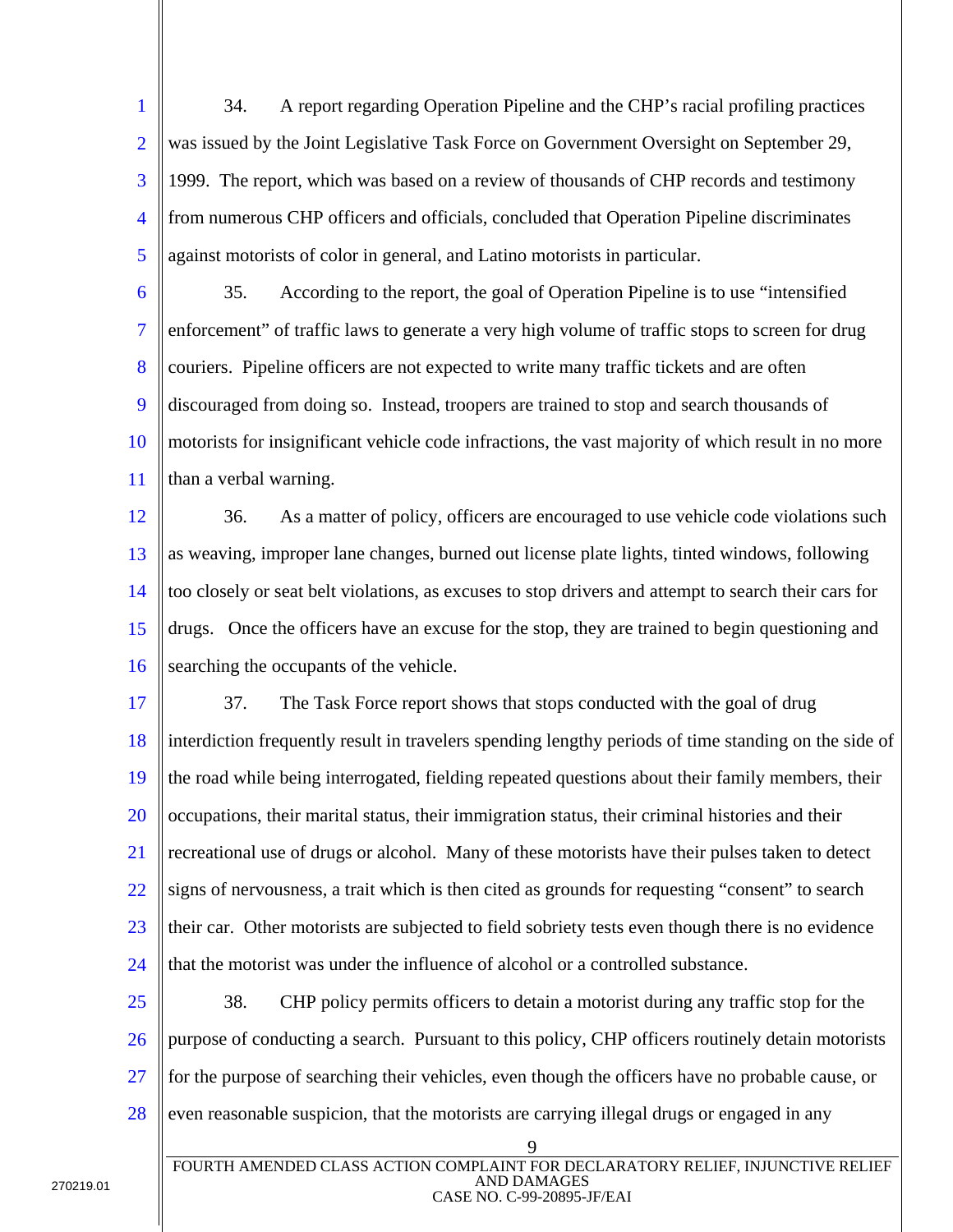1 2 3 criminal activity. These searches involve significant intrusion, humiliation, embarrassment and great inconvenience for thousands of innocent motorists, but the practice is condoned and encouraged by CHP supervisors and management.

4 5 6 7 8 9 39. The practice of stopping and searching innocent motorists would be alarming no matter who was subjected to this kind of treatment by government officials. The reality, however, is that motorists of color, particularly African-American and Latino motorists, are targeted and subjected to these practices at grossly disproportionate rates. CHP troopers, consistent with their Operation Pipeline training, are determining who to stop, detain, interrogate and/or search in a racially discriminatory manner.

10 11 12 13 14 15 16 17 18 19 20 21 22 40. As set forth in the Task Force report, the CHP's own figures show that between 80% to 90% of all motorists arrested by Pipeline units since 1997 have been members of minority groups, and only 10% have been white. More recent data produced by the defendants in this action corroborates a finding of disparate impact on African-American and Latino motorists with respect to both stops and searches. This data strongly suggests that motorists are targeted, stopped and searched on the basis of race by the CHP. Studies of Operation Pipeline programs in other states reveal that, contrary to popular perception, people of color are *not* more likely than whites to be carrying drugs or other contraband in their cars. People of color are arrested at grossly disproportionate rates because they are targeted and searched at grossly disproportionate rates, not because they are more likely to be guilty of carrying drugs in the vehicles. Ironically, the arrest statistics which are the product of racial profiling are often used by law enforcement to justify the continued targeting of motorists of color. The New Jersey Attorney General dubbed this phenomenon: "the perverse illogic of racial profiling."

23

24 25 26 27 28 41. The discriminatory impact of the CHP's drug interdiction efforts on minority motorists cannot be justified by law enforcement necessity. Operation Pipeline and Pipeline-like tactics have proven to be extremely costly and largely ineffective, taking a tremendous toll on thousands of innocent motorists every year. According to the CHP's own data, nine out of ten vehicle searches turn up nothing incriminating. Statistical analyses performed in other states show that it is common for between 70% and 95% of all Pipeline stops to produce no arrests or

10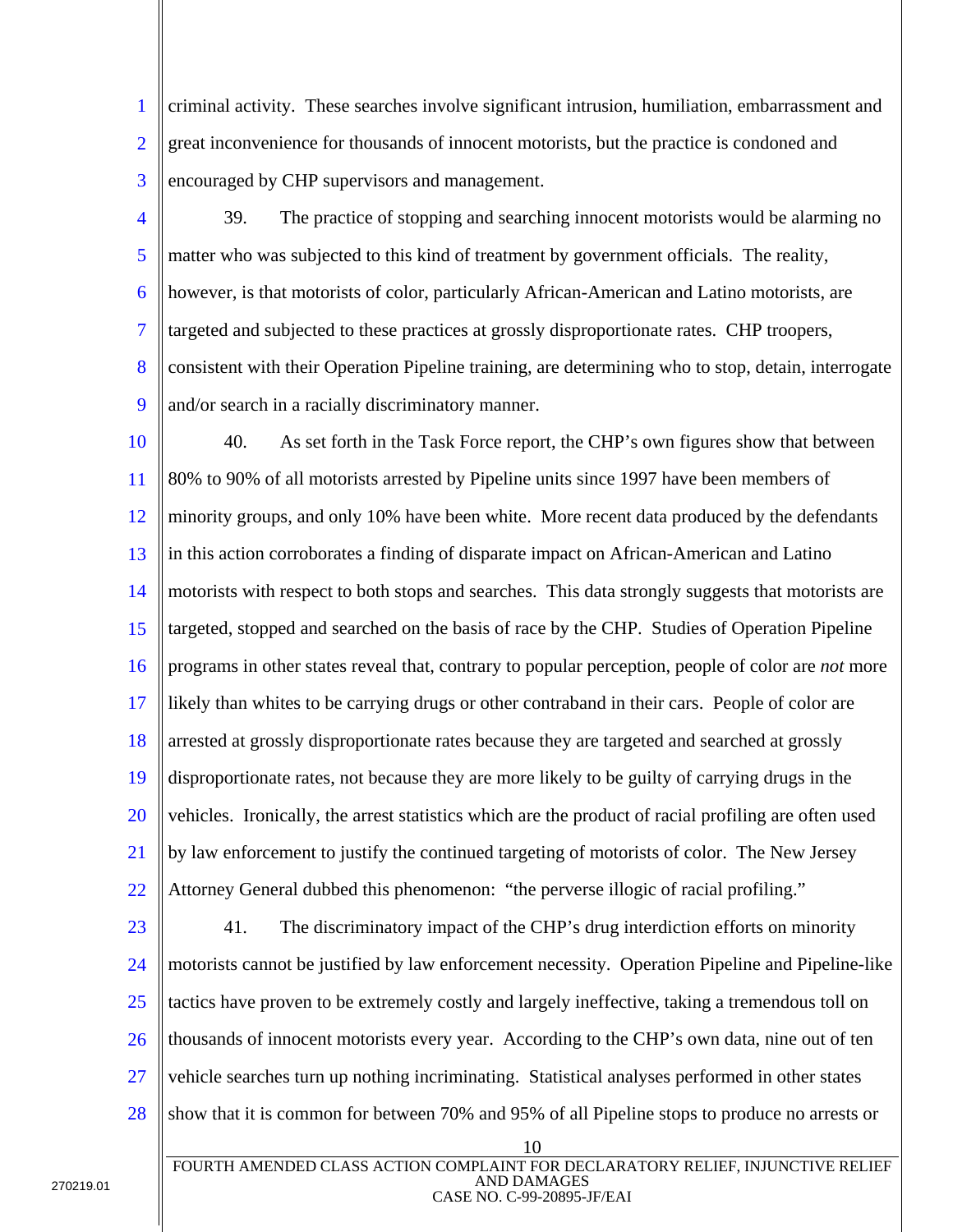1 2 3 contraband seizures. As a result, thousands of innocent motorists are stopped, searched and treated like criminals by the defendants every year based on nothing more than a police officer's mistaken hunch.

4 5 6 7 8 9 10 11 12 13 14 15 16 17 18 42. The CHP's participation in Operation Pipeline, and the proliferation of Pipelinelike training, has occurred with the strong support of CHP management. The Task Force report found that individual officers involved in these operations and training programs have been carrying out what they perceive to be the policy of the CHP, the Department of Justice and the Administration of the State of California in targeting drivers through profiling. In fact, the officers involved in these operations have been repeatedly commended by their supervisors for the jobs they are doing, and encouraged to continue with the Operation Pipeline stops despite the fact that the vast majority of the stops are unsuccessful and involve motorists of color. Officers are under considerable pressure by their supervisors to pull over as many motorists as possible and to conduct as many searches as possible, and therefore spend thousands of hours conducting unwarranted and intimidating stops of innocent motorists, most of whom are people of color. Because these drug interdiction programs can occasionally find drugs and cash, CHP supervisors and management have continued to encourage Operation Pipeline tactics, despite evidence showing that minority drivers are being targeted and subjected to unwarranted stops, searches, detention and interrogation.

19 20 21 22 23 24 25 43. Plaintiffs allege that CHP supervisors have been aware that troopers are engaging in racial profiling, yet have failed and refused to stop it, thereby showing deliberate indifference to the rights of motorists of color. The supervisory defendants have failed to take effective action to prevent continuation of the egregious pattern of discrimination against motorists of color, despite their rhetoric to the contrary. Due to the supervisory defendants' inaction, plaintiffs, and the class and subclass they seek to represent, have suffered and continue to suffer systematic violations of their civil rights.

26 27 28 44. The racially discriminatory impact of Operation Pipeline has been challenged in numerous cases nationwide. New Jersey judges have dismissed more than 600 criminal cases in recent years because of concerns over racial stereotyping by officers in the Operation Pipeline

<sup>11</sup>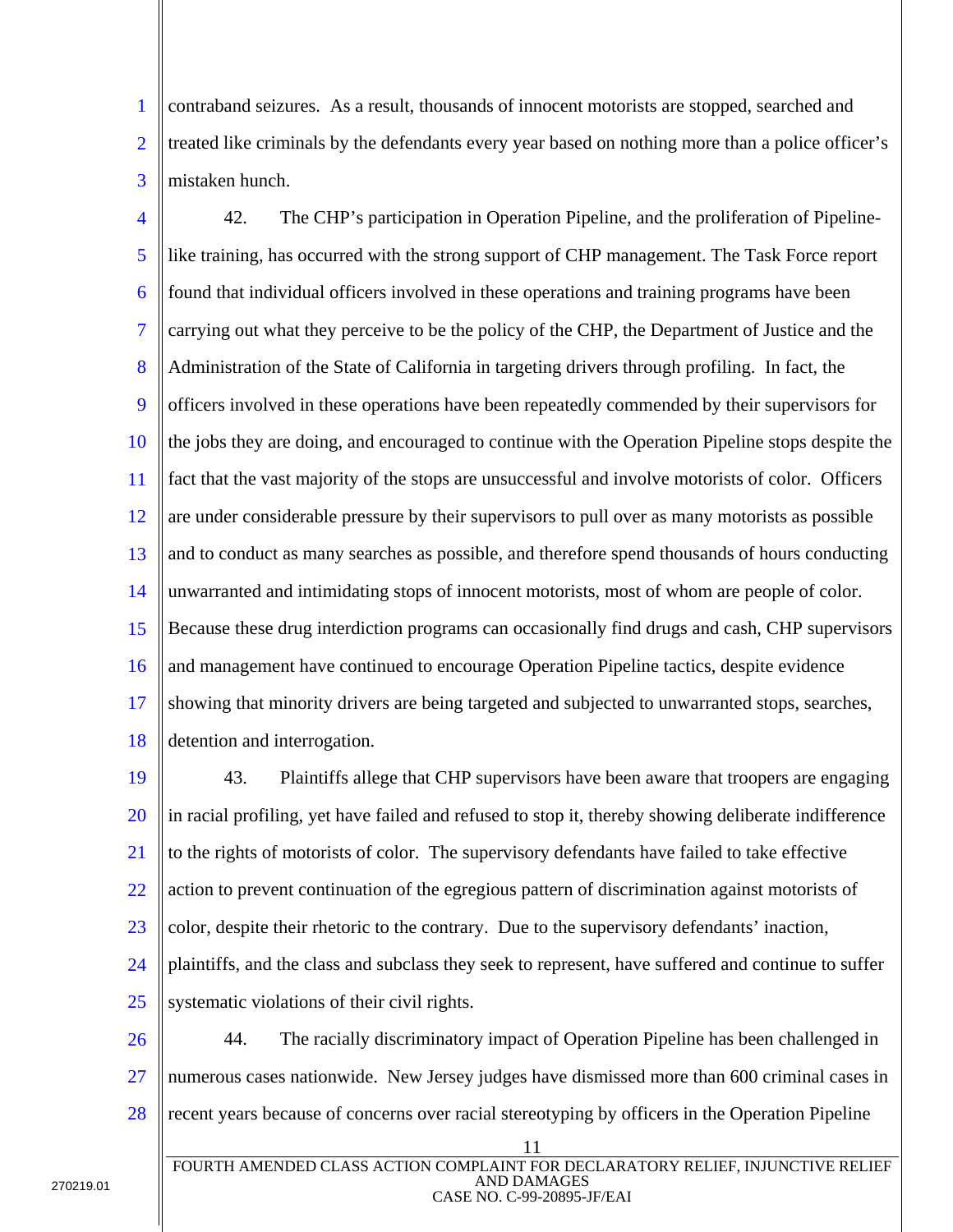1 2 3 4 program; the Maryland State Police has settled litigation challenging racial profiling in connection with their drug interdiction efforts; and a federal judge ruled that the Sheriffs Department in Eagle County, Colorado was making "racist assumptions" about drivers who were being pulled over and searched for drugs in connection with their Pipeline program.

- 5 6 7 8 9 10 11 12 45. Defendants have turned a deaf ear to the racially imbalanced result of these drug interdiction programs, the complaints of victims, and the trauma these baseless stops and searches have on motorists of color in California. What happened to the plaintiffs, as described below, is not unusual. Their stories are consistent with the defendants' policy, pattern and practice of discriminating on the basis of race when determining whom to target, stop, interrogate, detain and/or search in their drug interdiction efforts. The clear discriminatory effect of these practices, and the discriminatory purpose hidden behind the defendants' practice and policy of willful ignorance, is immoral and illegal. These practices must be stopped.
- 13

### **The Illegal Traffic Stops and Searches In This Case**

#### 14 **Curtis V. Rodriguez**

15 16 17 18 19 20 21 46. On June 6, 1998, the CHP acting in concert with agents from the California Department of Justice and BNE carried out a "special narcotics interdiction" operation in the Pacheco Pass area of State Highway 152, south of San Jose. Mr. Rodriguez, accompanied by his associate Arturo Hernandez, happened to drive through the stretch of highway where this operation was taking place on that day. Mr. Rodriguez was at the wheel of his burgundy-colored 1995 Mazda Millenia, and Mr. Hernandez was in the passenger seat. Mr. Rodriguez is an attorney.

12 22 23 24 25 26 27 28 47. Mr. Rodriguez and Mr. Hernandez were traveling from San Jose to Merced to take some photographs as part of an investigation of an ongoing case. While driving eastbound on Highway 152, they noticed two traffic stops being executed by the CHP, and both stops were of Latinos. One of the stops involved two CHP vehicles. On the way back from Merced, Mr. Rodriguez and Mr. Hernandez were driving westbound on Highway 152, again in the Pacheco Pass area. They both noticed five traffic stops and at least ten CHP and BNE vehicles within a ten-mile stretch of highway. All of the detained drivers were of Latinos, and most or all of the FOURTH AMENDED CLASS ACTION COMPLAINT FOR DECLARATORY RELIEF, INJUNCTIVE RELIEF

AND DAMAGES CASE NO. C-99-20895-JF/EAI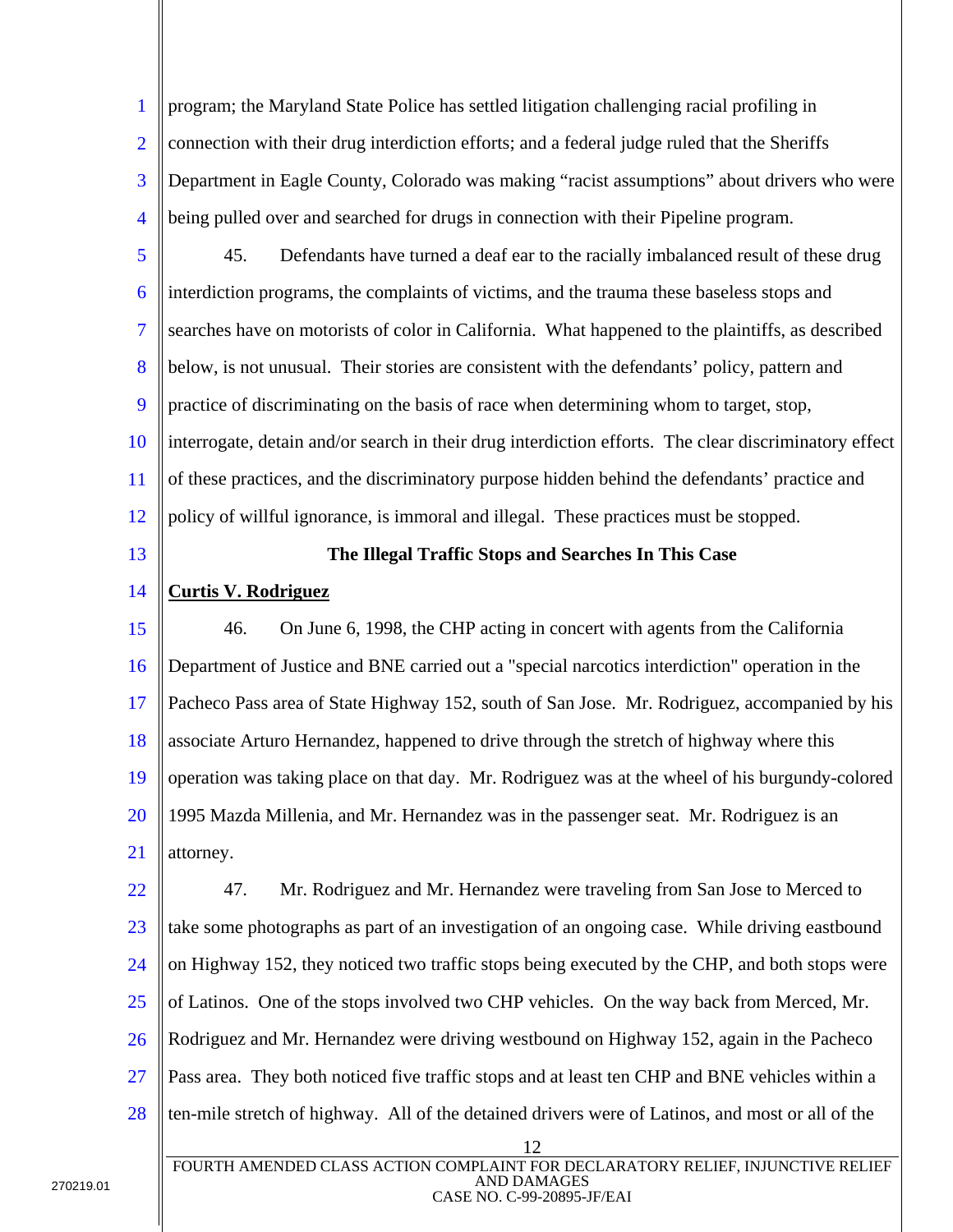1 2 3 4 5 6 drivers were standing outside of their cars by the side of the road. Distressed by what they were witnessing, Mr. Rodriguez and Mr. Hernandez decided to document these race-based police stops to prove to others what they had seen. Mr. Hernandez took photographs of the fourth and fifth stops of Latino drivers, while Mr. Rodriguez concentrated on obeying the speed limit and all traffic laws in order to avoid giving the police any excuse to pull them over. Nonetheless, the officers stopped Mr. Rodriguez and searched his vehicle without consent or probable cause.

7 8 9 10 11 12 13 14 15 48. The officer who made the stop, Officer Nardil, told Mr. Rodriguez that he had been stopped because he had his lights on and that he had crossed the line of the lane he was driving in. Both reasons were false and pretextual. Drivers in the area are advised to have their lights on, and Mr. Rodriguez had taken great care to stay perfectly within the middle of his lane in order to avoid accusations of an infraction. When Mr. Rodriguez' counsel inquired of the CHP about the stop as part of the investigation of this lawsuit, the CHP changed even this pretextual basis for the stop; the official version now is that Mr. Rodriguez, while engaged in "random driving," failed to comply with the "requirement that motorists drive with illuminated headlights."

16 17 18 19 20 21 22 49. After stopping Mr. Rodriguez, Officer Nardil asked whether Mr. Rodriguez would consent to a search of the vehicle. Mr. Rodriguez refused. At that point, Officer Nardil stated – in a monotone voice, with a flat affect – that he was in fear for his personal safety, and that he was going to search the car for weapons. He then undertook a search that turned up nothing but the camera that Mr. Hernandez had used to photograph the illegal stops. After a detention that lasted the better part of half an hour, Mr. Rodriguez was released without a ticket or citation. His only "crime," it turned out, was being a Latino male.

23

24 25 26 27 28 50. Mr. Rodriguez travels on Highway 152 and Interstate Highway 5, within CHP's Central and Coastal Divisions, for work-related reasons approximately once a month. Mr. Rodriguez has no intention of changing his job or his residence, and therefore has a reasonable expectation that he will travel these highways in the future. Therefore, based on his stop, his observations of other stops, and his need to use the highways for business and personal reasons, and especially in light of the CHP drug interdiction program's policy and practice as described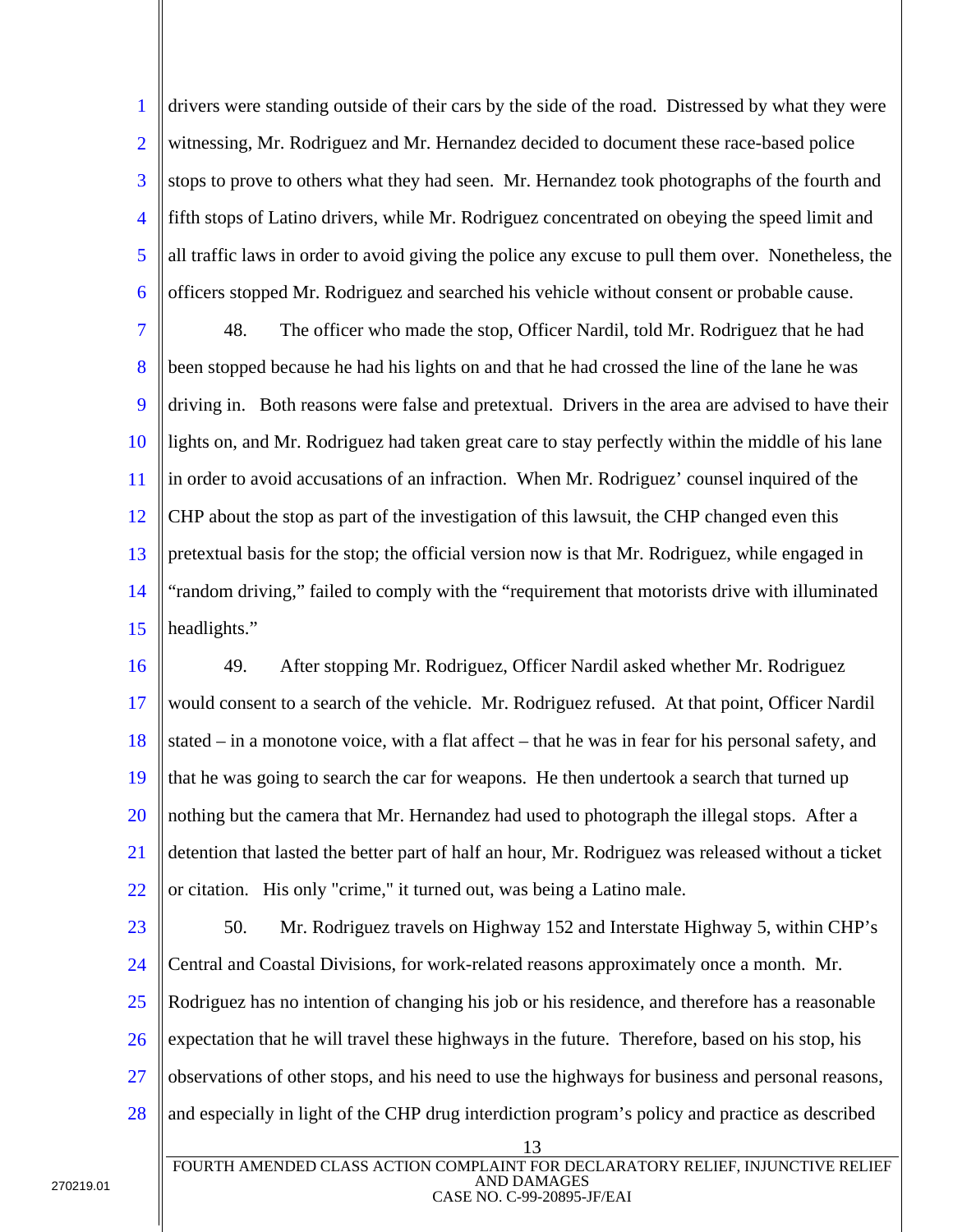1 2 above, Mr. Rodriguez has a valid and reasonable fear that he will be stopped by the CHP again in the future solely on the basis of his race.

3 **Jose F. Lopez**

4 5 6 7 8 9 10 11 12 13 51. On April 6, 1999, Jose Lopez, a Latino, was traveling with Stephanie Gevorkian in their 1989 Ford Aerostar minivan north on Interstate Highway 5. Mr. Lopez is a service technician and repairman for Sears. Ms. Gevorkian, who is white, is Mr. Lopez' companion and the mother of his son. Although they are not formally married, Mr. Lopez and Ms. Gevorkian call each other "husband" and "wife." Mr. Lopez and Ms. Gevorkian were traveling from their home in El Monte, California to Ms. Gevorkian's parents' home in Fremont, California. Their son had been visiting his grandparents in Fremont, and his baptism was to take place the next day in Fremont. Mr. Lopez and Ms. Gevorkian were driving to pick up their son, spend time with her family, and celebrate their son's baptism in Fremont before returning home, with their son, to El Monte.

14 15 16 17 18 19 20 21 52. Near the intersection of Highway 152 and Interstate 5, Mr. Lopez and Ms. Gevorkian noticed a CHP vehicle traveling south on Interstate 5. They looked at the officers (Officer Arpaia and another officer). As they looked at the officers, the CHP vehicle made a Uturn across the median and merged into the northbound lane. The officers immediately pulled up alongside Mr. Lopez' minivan. Mr. Lopez kept the minivan in cruise control at the speed limit. The officers looked inside the van, and stared closely at Mr. Lopez' and Ms. Gevorkian's faces. After following Mr. Lopez alongside and behind the van for a few minutes the CHP officers activated the emergency lights and pulled their vehicle over.

22 23 24 25 26 27 53. The officers told Mr. Lopez and Ms. Gevorkian that they had been stopped because a small crystal was hanging from the rearview mirror. Ms. Gevorkian immediately apologized, took the crystal down and put it in the glove compartment. Instead of ticketing Mr. Lopez or allowing the couple to go on their way, however, the officers ordered Mr. Lopez out of the car. Mr. Lopez was taken back to the patrol car by one of the officers, while the other officer stood with Ms. Gevorkian on the passenger side of the minivan.

28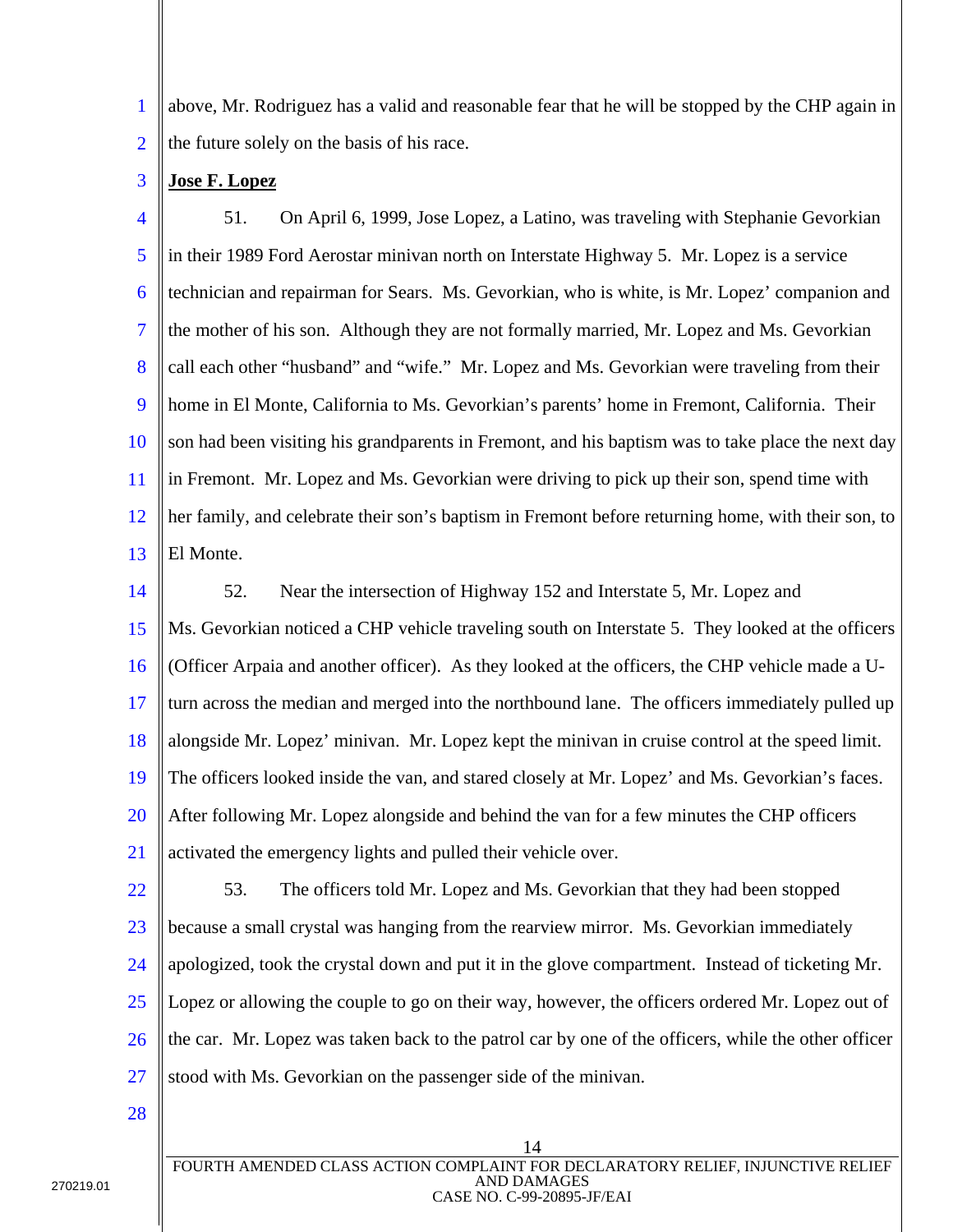1 2 3 4 5 6 7 8 9 54. The officers then interrogated Mr. Lopez and Ms. Gevorkian separately for approximately 30 minutes. The officer with Ms. Gevorkian repeatedly called her by the wrong name. He asked her many times why there were baby clothes but no baby in the car, and what she and Mr. Lopez did for a living. Several times he asked "what are you doing with that man?" His tone was angry and accusing, and she understood him to be asking why she was with a Latino. He asked her repeatedly if she was nervous, and she replied that she was. He then asked her why, telling her that she wouldn't be if she hadn't done anything wrong. He asked to search the car. Ms. Gevorkian reluctantly gave her consent, fearing the officers' anger if she did not. The search turned up nothing.

10 11 12 13 14 15 16 17 18 19 55. Meanwhile, the other officer repeatedly asked Mr. Lopez where he was born, where he was going, what he did for a living, how he got his driver's license, and what he was doing with Ms. Gevorkian. He focused in particular on Mr. Lopez' driver's license, which Mr. Lopez assumed was because the officer thought that Mr. Lopez was not a legal resident of this country. After asking the same questions over and over again, the officers spoke together for a few minutes, ordering Mr. Lopez to continue standing on the side of the highway by the patrol car. They then returned to interrogate Ms. Gevorkian and Mr. Lopez separately, again asking the same questions they had previously asked. After approximately five to ten more minutes of questioning the officers told Mr. Lopez he could go. No citations were issued and no arrests were made.

15 20 21 22 23 24 25 26 27 28 56. Ms. Gevorkian and Mr. Lopez were detained and searched without any legal basis, and have been shamed and demeaned by being forced to endure the humiliating questions and treatment from the officers who stopped them. After the stop, Ms. Gevorkian cried and expressed her fear that she would not be able to visit her parents because she and Mr. Lopez cannot travel on Interstate 5 without being stopped. Mr. Lopez is afraid to put anything on his car that would identify him as a Mexican-American because he believes he will be stopped again, especially since this is not the first time Mr. Lopez has been stopped by a CHP officer without any basis. Because they have family and friends in Northern California, but live in Southern California, Mr. Lopez and Ms. Gevorkian have been, and will in the future, travel on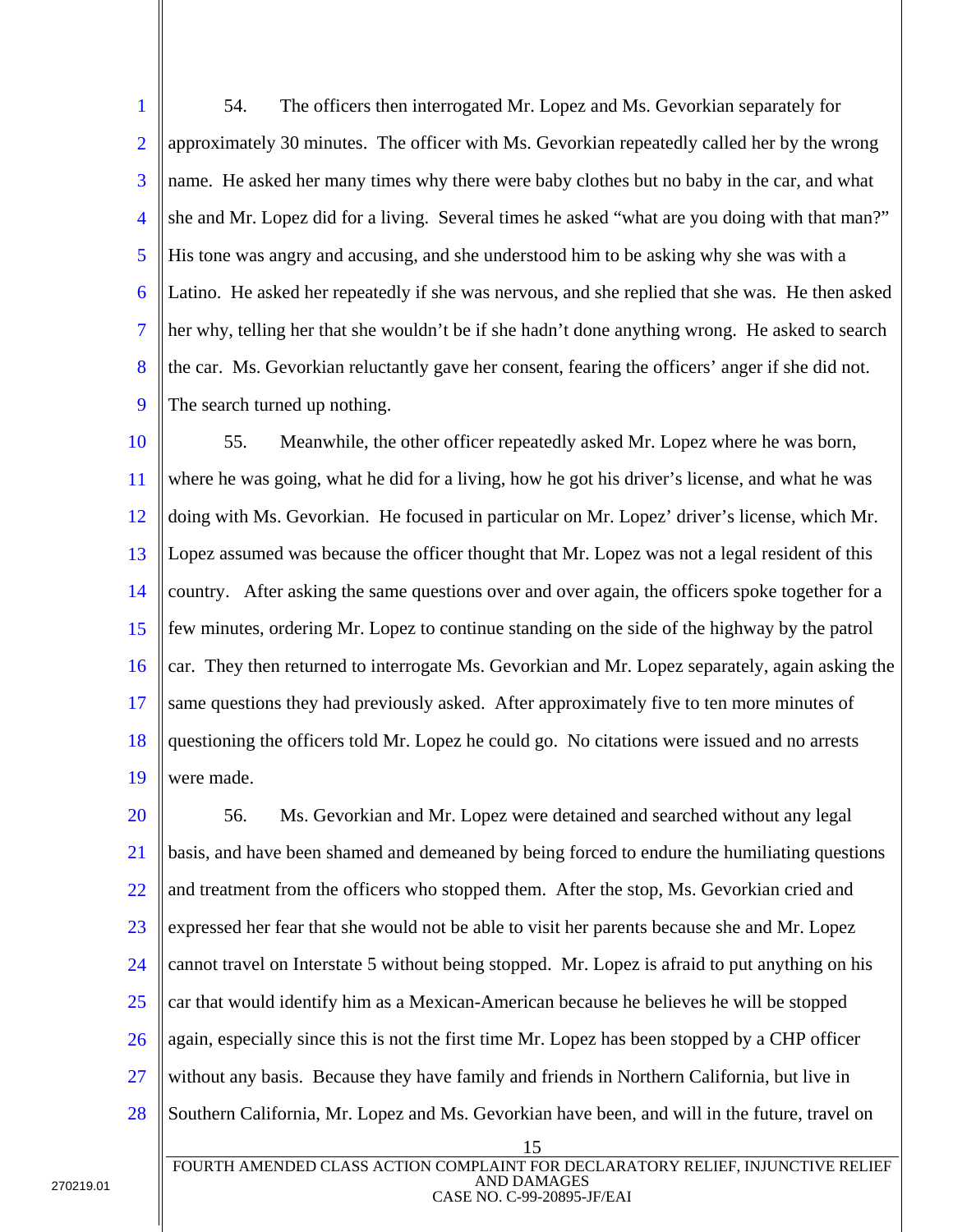1 2 3 4 5 Interstate 5 near Highway 152, within CHP's Central and Coastal Divisions, at least once a month. However, this normal expectation of family visits has been compromised by their stop, and their real and legitimate fear of future stops. In light of this unjustified stop and the policy and practice of CHP drug interdiction programs as set forth above, Mr. Lopez and Ms. Gevorkian have a reasonable belief and fear that they will be stopped again in the future.

#### 6 **MacArthur Washington**

7 8 9 10 11 12 13 14 15 16 17 18 19 20 21 22 23 24 57. MacArthur Washington is a California resident of African-American descent. On May 26, 1999, at approximately 2:00 a.m., Mr. Washington was driving near Highway 152 in Los Banos, California. He was in the vicinity of the intersection of Highway 152 and Interstate 5. Mr. Washington was on his way to pick up a co-worker and go to work. Mr. Washington lives in an agricultural area, and has worked for about four years for a firm called Smith Hay. As part of his job, Mr. Washington assists with the cutting, raking and baling of hay, a task that must be performed early in the morning. On the date and at the time in question, Mr. Washington was going to pick up Bobby Smith, another employee of Smith Hay, to begin raking and baling. Mr. Washington was driving a Smith Hay company truck, a late model Sierra 4-wheel drive pick up. 58. When Mr. Washington arrived at Bobby Smith's residence, Mr. Smith was not waiting outside. Mr. Washington did not knock or call out, because he wanted to avoid waking an elderly member of Mr. Smith's family who lived in the same house. Instead, after waiting for a few minutes, Mr. Washington drove to a pay phone at a nearby Circle K market to call Ron Smith, Smith Hay's owner and Bobby Smith's uncle, and ask what to do. Ron Smith agreed to meet Mr. Washington at Bobby Smith's house. As Mr. Washington drove out of the Circle K parking lot, he saw a CHP vehicle parked in the oncoming lane with its lights off. The car was facing the front of Mr. Washington's car. When he passed the CHP vehicle, the officers made a U-turn, activated their lights and pulled Mr. Washington over. Mr. Washington was informed

26 27 28 59. There were two CHP officers (Officers Woisin and Woods) in the CHP vehicle. The officers asked for his license, registration and insurance. They looked inside the truck. They then asked him to get out of the car, and they searched the trunk. At no time did they seek

that he had been pulled over because the light illuminating his rear license plate was broken.

25

<sup>16</sup>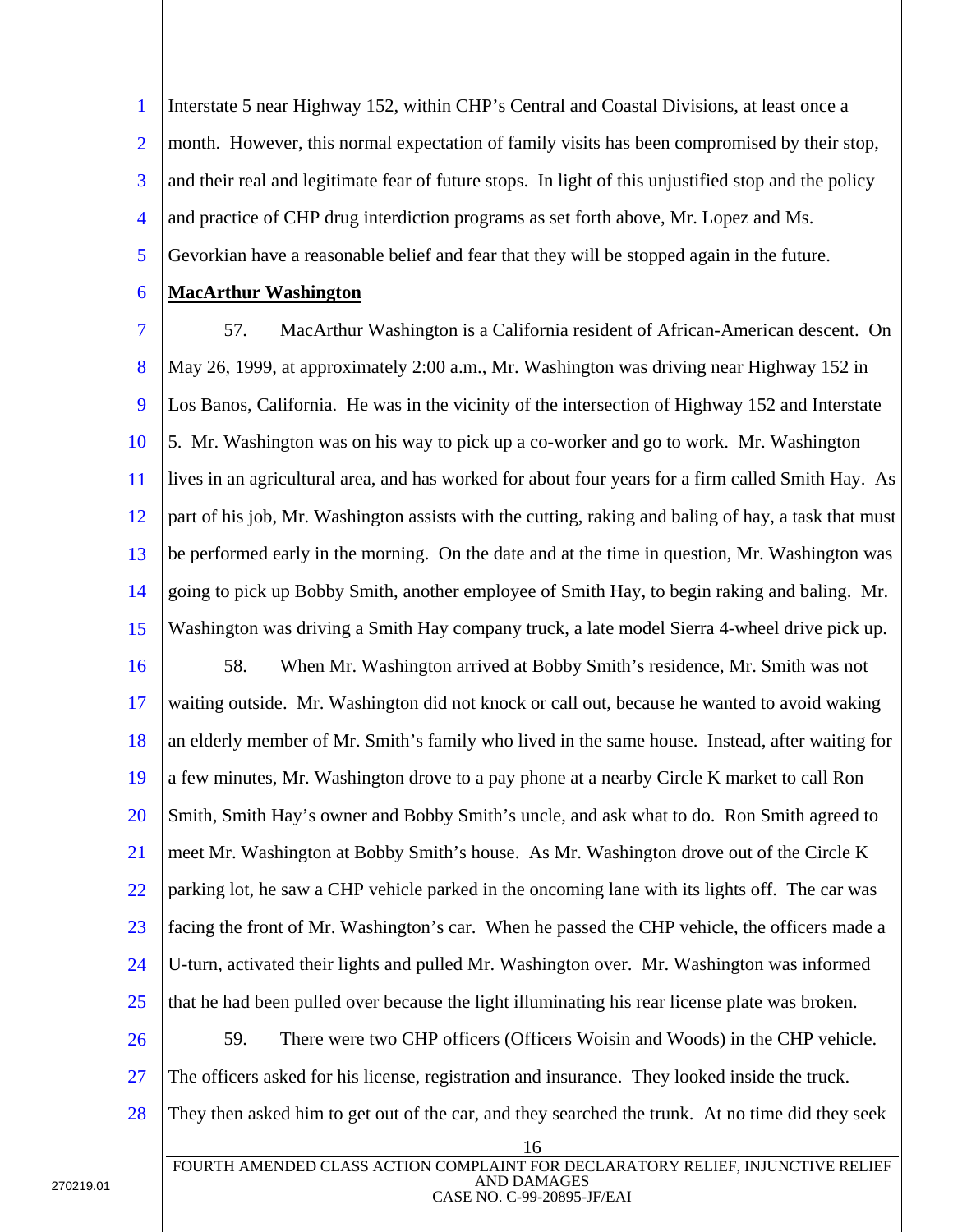1 Mr. Washington's consent. The search turned up nothing.

2 3 4 5 6 7 8 9 10 60. Although the search had turned up nothing, and although Mr. Washington had not committed any traffic violation, the officers did not allow Mr. Washington to leave. Instead, Officer Woods began to administer field sobriety tests to Mr. Washington. At about this same time, Ron Smith, the owner of Smith Hay and Mr. Washington's boss, came by. Officer Woisin informed Ron Smith that they believed Mr. Washington was driving under the influence. Smith explained that there was no basis for the officers' belief, that he knew Mr. Washington very well, that he was Mr. Washington's AA sponsor, and that Mr. Washington had been sober for over seven years and was on his way to pick up someone for work. Nevertheless, the officers persisted in their search and examination of Mr. Washington.

11 12 13 14 15 16 17 18 61. Notwithstanding the lack of probable cause to believe that any crime had been committed, the officers then took Mr. Washington to the CHP office on Highway 152 and towed the Smith Hay truck. At the CHP office, Officer Woods and Officer Woisin performed the same field sobriety tests again, and checked his pulse many more times. The officers ordered him to blow into a breathalyzer. When the breathalyzer came back zero, the officers continued to insist that Mr. Washington must be intoxicated or under the influence of an illegal substance. Mr. Washington agreed to submit to a blood test, and was taken to the Merced County Satellite Jail in Los Banos. He was kept there until approximately 5:30 that morning.

19 20 21 22 23 62. Although Mr. Washington was arrested that night for violating Health & Safety Code § 11550 (under the influence of a controlled substance) and Vehicle Code § 23152(a) (driving under the influence), he has never been charged. Mr. Washington has since learned that the blood test taken that night came out negative, proving that Mr. Washington had not been under the influence of any controlled substance or alcohol.

24 25 26 27 63. Mr. Washington was pulled over because of his race. He was not driving erratically, and had not committed any traffic violations. The rear license plate light was not even broken. The sole "offense" Mr. Washington committed was driving while black at two o'clock in the morning.

28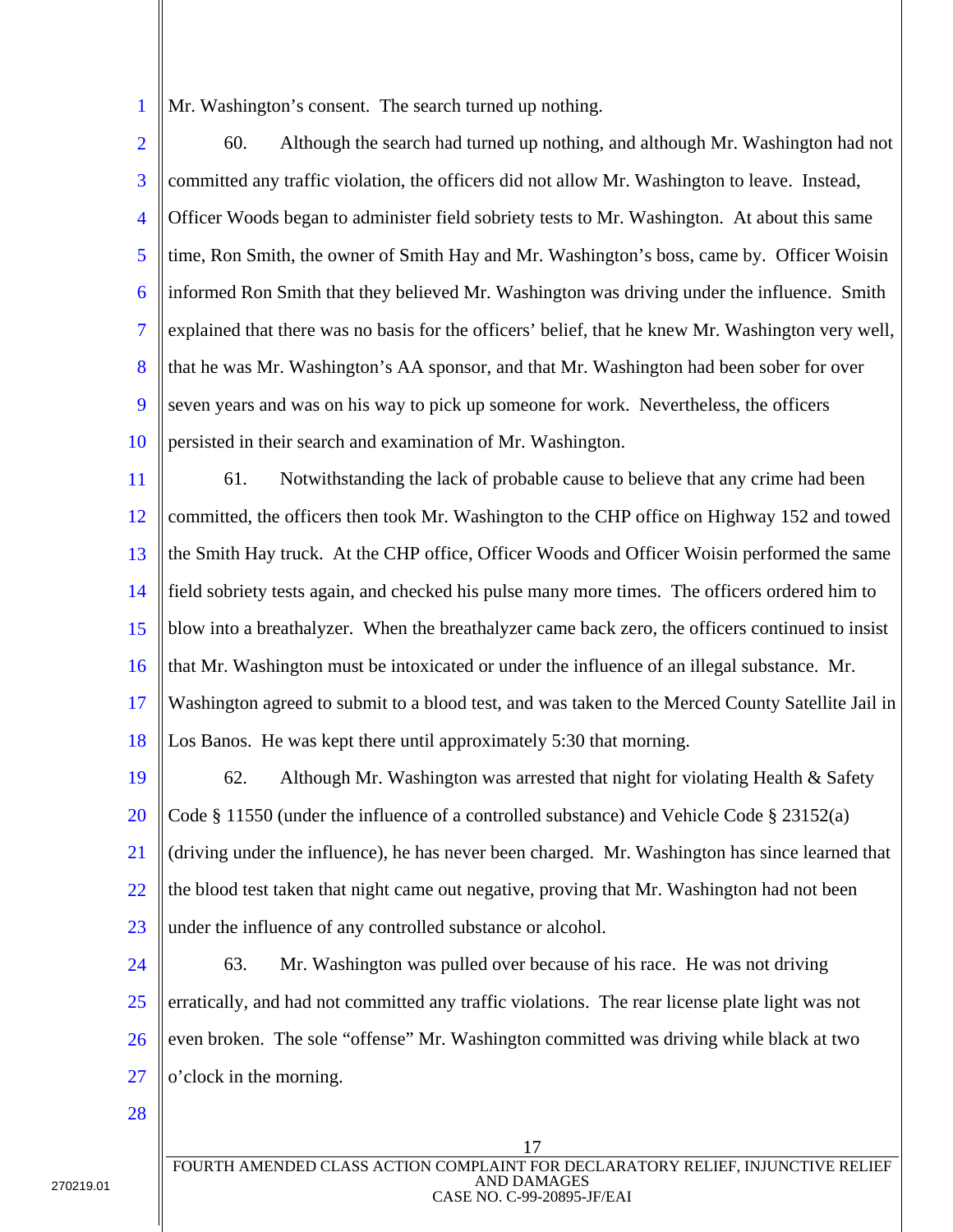1 2 3 64. Mr. Washington has been very upset since his unjustified stop. As a sober and religious man, it is difficult for him to accept that he was stopped, subjected to unwarranted search and examination, and jailed on the basis of his race.

- 4 5 6 7 8 9 10 11 65. Mr. Washington still works for Smith Hay, and still lives near Los Banos, California. He must continue driving on and around Highway 152, within CHP's Central and Coastal Divisions, on a daily basis, yet his normal expectation to be free from unwarranted stops has been compromised by his real and legitimate fear that he will be stopped and searched without cause in the future. Based on his experience and the policy and practice of the CHP drug interdiction programs as described above, Mr. Washington has a reasonable and justified fear that he will again be subject to race based traffic stops and searches at the hands of the CHP when driving on or around Highway 152 in the future.
- 12

### **V. CLASS ACTION ALLEGATIONS**

13 14 15 16 17 18 19 20 21 22 23 24 25 26 27 28 66. For the purposes of all relief sought in this case, plaintiffs Rodriguez, Lopez and Washington bring this action pursuant to Federal Rule of Civil Procedure 23 on behalf of themselves and all others persons similarly situated. Each of these individual class representatives is an African American or Latino who has been stopped, detained, interrogated and searched by CHP officers while traveling within CHP's Central and Coastal Divisions. The class which plaintiffs seek to represent consists of all Latinos and African Americans who, since June of 1998, have been or will be stopped while driving by the California Highway Patrol (CHP) and then detained, interrogated, or subjected to a search (either of person or vehicle) on any public thoroughfare within the jurisdiction of CHP's Central and Coastal Divisions. The subclass which plaintiffs seek to represent consists of all Latinos and African Americans, since June of 1998, who have been or will be stopped by CHP while driving and then subjected to a search (either of person or vehicle) on any public thoroughfare within the jurisdiction of its Central and Coastal Divisions. These class members are victims of the racially motivated and illegal pattern and practice of discrimination in the enforcement of traffic laws by the CHP. 67. The class and subclass of persons defined in paragraph 66 is so numerous that joinder of all members in one action is impracticable.

18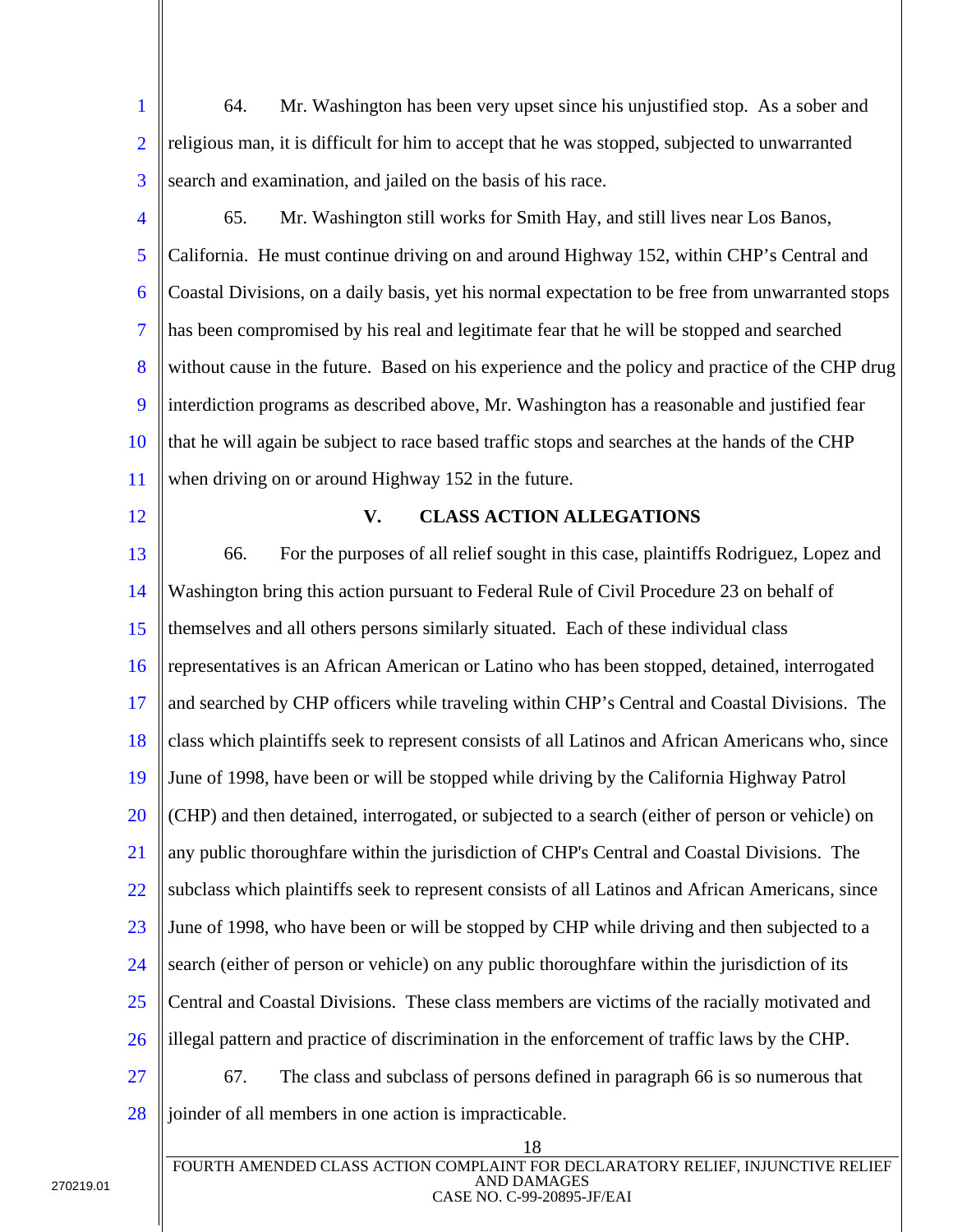1 2 3 4 5 6 7 68. There are questions of law and fact common to all members of the class and subclass, because all class and subclass members have been, or will be, adversely affected by the challenged actions of the defendants. Common questions of fact and law include, but are not limited to: whether CHP officers target, stop, detain and/or search individual drivers in a racially discriminatory manner; and whether CHP officers are knowingly trained to employ methods that result in racial profiling and have an unjustified disparate impact on putative class and subclass members in violation of federal and state civil rights laws.

- 8 9 10 11 12 13 14 69. The claims of the representative plaintiffs are typical of the class as a whole who travel within CHP's Central and Coastal Divisions and have been stopped, detained, interrogated, and/or searched by the defendants. They are also representative of the subclass who travel within CHP's Central and Coastal Divisions who, following a stop, have been or will be searched by the CHP. The experiences of the plaintiffs at the hands of the defendants resulted from the defendants' policy and practice of discriminating on the basis of race and ethnicity, making their claims typical of those held by the class and subclass they seek to represent.
- 15 16 17 18 70. Plaintiffs can and will fairly and adequately protect the interests of the members of the class and subclass. Plaintiffs will be adequate representatives of the class and subclass in that all of the relevant questions of fact and law applicable to the class and subclass also apply to them.
- 19 20 21 71. Plaintiffs have retained counsel who are familiar with the applicable law and experienced in class action litigation, as well as litigation involving criminal law and civil rights. Counsel for plaintiffs have the resources necessary to pursue this litigation.
- 22 23 24 25 26 72. This action is properly maintained as a class action. The defendants have acted or refused to act on grounds generally applicable to the class and subclass, thereby making appropriate final injunctive relief or corresponding declaratory relief with respect to the class and subclass as a whole. Plaintiffs know of no difficulty to be encountered in the management of this action that would preclude its maintenance as a class action.
- 27 28 73. The prosecution of separate actions by individual class and subclass members would create a risk of inconsistent and varying adjudication concerning the subject of this action,

19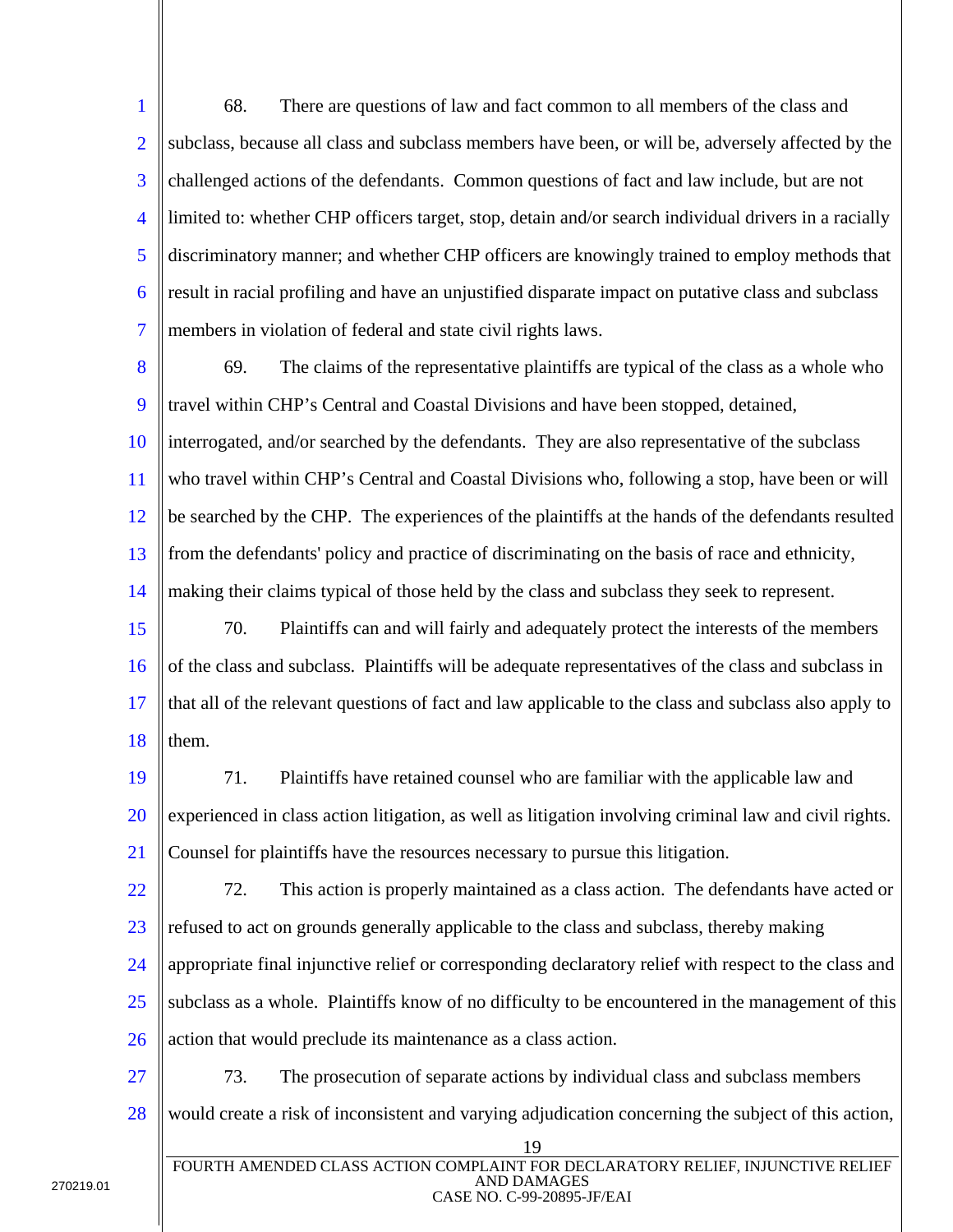1 2 and such adjudication could establish incompatible standards of conduct for defendants under the laws alleged herein.

3

## **VI. REQUISITES FOR RELIEF**

4 5 6 7 74. As a direct and proximate result of the conduct of defendants described above, plaintiffs have been denied their constitutional and statutory rights as stated below and have suffered and continue to suffer mental and emotional distress, humiliation, embarrassment, discomfort, anxiety and pain.

8 9 10 11 75. Defendants' acts were willful, wanton, malicious, oppressive and done with conscious disregard and deliberate indifference for plaintiffs' rights. Therefore, defendants' actions justify an award to plaintiffs of punitive damages in an amount to be determined at trial. 76. Defendants' policies, practices, conduct and acts alleged herein have resulted and

12 13 14 15 16 will continue to result in irreparable injury to plaintiffs, including but not limited to further violations of their statutory and constitutional rights. Plaintiffs have no plain, adequate or complete remedy at law to address the wrongs described herein. Plaintiffs therefore seek injunctive relief restraining defendants from continuing to engage in and enforce the unconstitutional and illegal policies, practices, conduct and acts described herein.

17 18 19 20 21 22 77. Defendants acted with discriminatory intent in violation of plaintiffs' legal and constitutional rights, and have directly and proximately caused plaintiffs' humiliation, mental pain and suffering. As a direct, legal and proximate result of defendants' violations of plaintiffs' statutory, constitutional and common law rights, plaintiffs have been damaged in an amount which is not yet known. Plaintiffs will seek leave of Court to amend this Complaint when ascertained, or will amend to conform to proof at time of trial.

23 24 25 78. At all times herein mentioned, defendants had an obligation to comply with federal and state laws regarding racial discrimination. Defendants failed to meet these obligations with respect to plaintiffs.

20 FOURTH AMENDED CLASS ACTION COMPLAINT FOR DECLARATORY RELIEF, INJUNCTIVE RELIEF AND DAMAGES CASE NO. C-99-20895-JF/EAI

26

27

28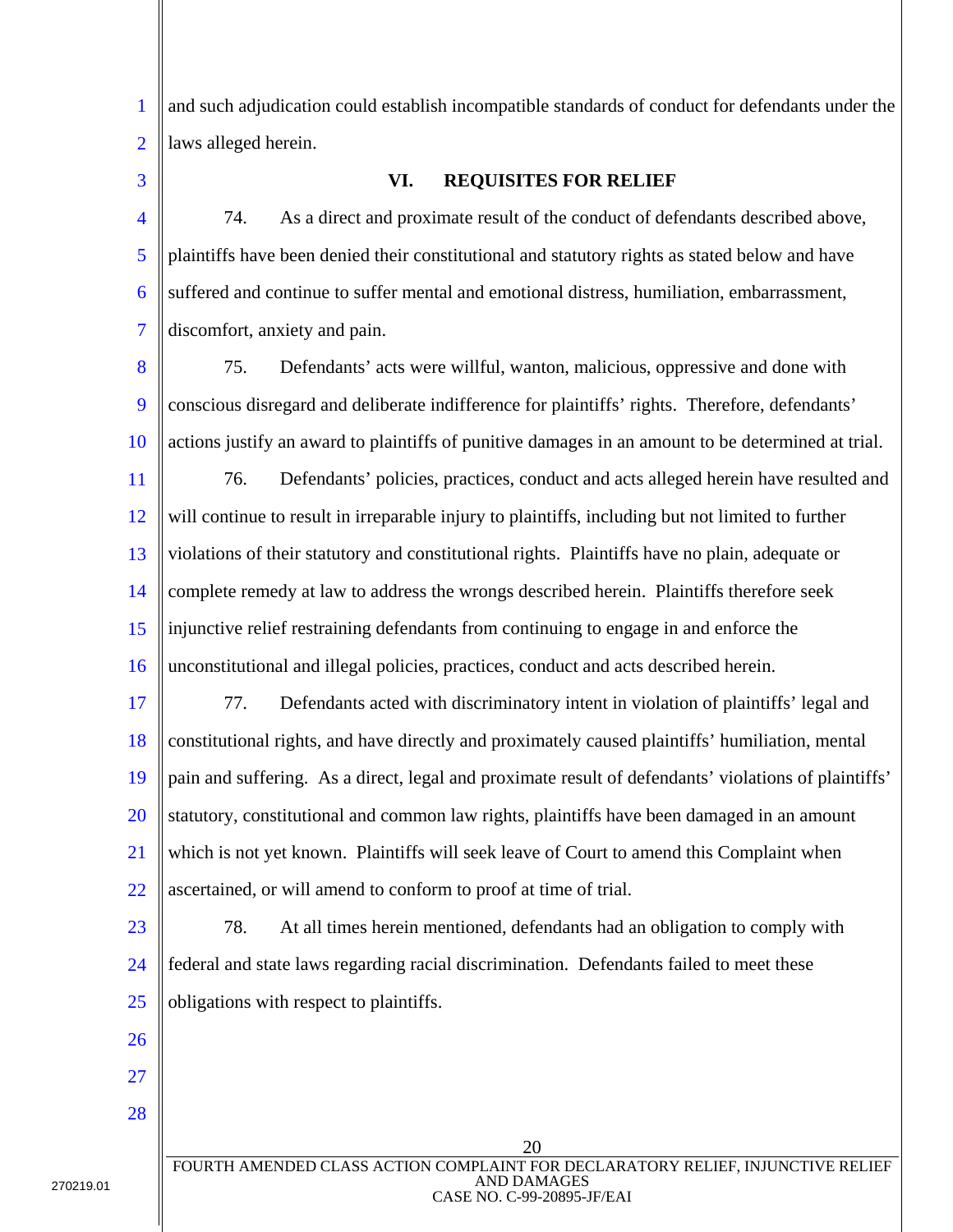| 1                   |              | <b>FIRST CAUSE OF ACTION</b><br>VII.                                                                                                                                                                                                                                   |
|---------------------|--------------|------------------------------------------------------------------------------------------------------------------------------------------------------------------------------------------------------------------------------------------------------------------------|
| $\overline{2}$<br>3 |              | Race Discrimination in Federally Funded Programs<br>Violation of Title VI of the Civil Rights Act of 1964 and 28 C.F.R. §§ 42.101 et seq.<br>42 U.S.C. § 1983                                                                                                          |
| 4                   |              | (Against Defendant Helmick in his official capacity)                                                                                                                                                                                                                   |
| 5                   | 79.          | Plaintiffs incorporate by reference and reallege paragraphs 1-78 of this                                                                                                                                                                                               |
| 6                   | Complaint.   |                                                                                                                                                                                                                                                                        |
| 7                   | 80.          | Title VI of the Civil Rights Act of 1964, 42 U.S.C. § 2000d, provides:                                                                                                                                                                                                 |
| 8<br>9              |              | [N] o person in the United States shall, on the ground of race, color, or<br>national origin, be excluded from participation in, be denied the<br>benefits of, or be subjected discrimination under any program or<br>activity receiving federal financial assistance. |
| 10                  | 81.          | Federal regulations implementing Title VI prohibit federally funded programs or                                                                                                                                                                                        |
| 11                  |              | activities from having a racially discriminatory impact or effect. The regulations provide that no                                                                                                                                                                     |
| 12                  |              | program receiving financial assistance through the United States Department of Justice Shall:                                                                                                                                                                          |
| 13                  |              | Utilize criteria or methods of administration which have the effect of                                                                                                                                                                                                 |
| 14<br>15            |              | subjecting individuals to discrimination because of their race, color, or<br>national origin, or have the effect of defeating or substantially<br>impairing accomplishment of the objectives of the program as respects                                                |
| 16                  |              | individuals of a particular race, color, or national origin.                                                                                                                                                                                                           |
| 17                  | 82.          | Defendant CHP receives federal financial assistance from the United States                                                                                                                                                                                             |
| 18                  |              | Department of Justice, and thus is bound to abide by the terms of Title VI and its implementing                                                                                                                                                                        |
| 19                  |              | regulations, including 28 C.F.R. §§ 42.101 et seq.                                                                                                                                                                                                                     |
| 20                  | 83.          | The drug interdiction methods employed by the CHP have a discriminatory                                                                                                                                                                                                |
| 21                  |              | impact on motorists of color traveling through California, including plaintiffs, as described                                                                                                                                                                          |
| 22                  |              | herein, and thereby violate 28 C.F.R. §§ 42.101 <i>et seq.</i> and Title VI. This violation is actionable                                                                                                                                                              |
| 23                  |              | under 42 U.S.C. § 1983. Through his acts and omissions as alleged in this Complaint, defendant                                                                                                                                                                         |
| 24                  |              | Helmick has caused the violations of plaintiffs' rights secured by Title VI and its implementing                                                                                                                                                                       |
| 25                  | regulations. |                                                                                                                                                                                                                                                                        |
| 26                  | 84.          | Defendant Helmick's violation of Title VI and its implementing regulations has                                                                                                                                                                                         |
| 27                  |              | caused and will continue to cause plaintiffs to suffer tremendous harm and public humiliation in                                                                                                                                                                       |
| 28                  |              | that they have been and will continue to be subjected to CHP's practice of race-based                                                                                                                                                                                  |
|                     |              | 21<br>FOURTH AMENDED CLASS ACTION COMPLAINT FOR DECLARATORY RELIEF, INJUNCTIVE RELIEF<br><b>AND DAMAGES</b><br>CASE NO. C-99-20895-JF/EAI                                                                                                                              |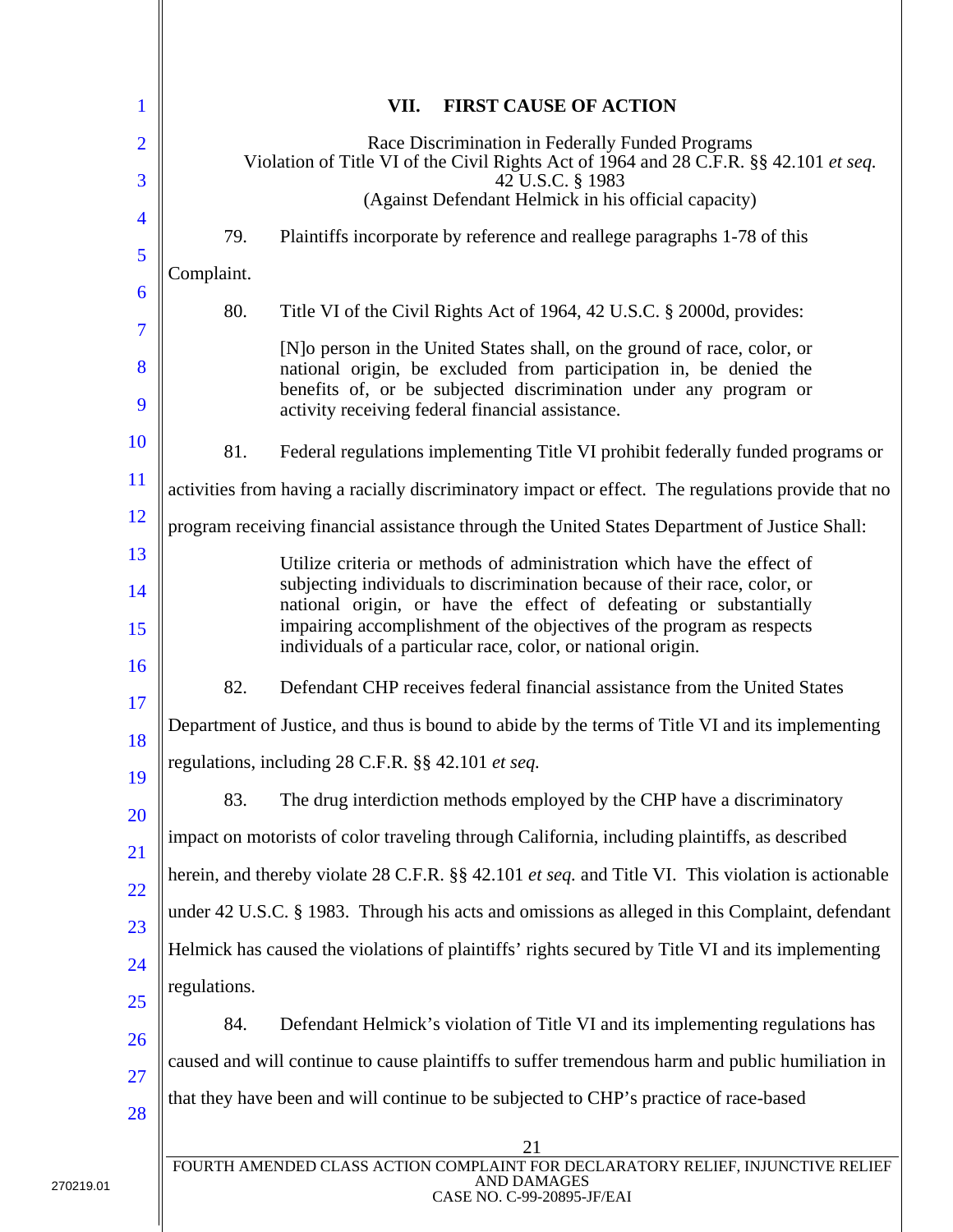| 1                      | discrimination in the absence of judicial intervention.                                                                                       |
|------------------------|-----------------------------------------------------------------------------------------------------------------------------------------------|
| $\overline{2}$         | <b>SECOND CAUSE OF ACTION</b><br>VIII.                                                                                                        |
| 3<br>$\overline{4}$    | Intentional Race Discrimination in Federally Funded Programs<br>Violation of Title VI of the 1964 Civil Rights Act<br>(Against Defendant CHP) |
| 5                      | 85.<br>Plaintiffs incorporate by reference and reallege paragraphs 1-84 of this                                                               |
| 6                      | Complaint.                                                                                                                                    |
| 7                      | 86.<br>The CHP intentionally discriminates against motorists of color traveling though                                                        |
| 8                      | California, including plaintiffs, through its drug interdiction methods, as described herein, in                                              |
| 9                      | violation of § 601 of Title VI of the Civil Rights Act of 1964, 42 U.S.C. §§ 2000d et seq.                                                    |
| <b>10</b>              | 87.<br>Defendant CHP's violation of Title VI has caused and will continue to cause                                                            |
| 11                     | plaintiffs to suffer tremendous harm and public humiliation in that they have been and will                                                   |
| 12                     | continue to be subjected to CHP's practice of race-based discrimination in the absence of judicial                                            |
| 13                     | intervention.                                                                                                                                 |
| 14                     | IX.<br><b>THIRD CAUSE OF ACTION</b>                                                                                                           |
| 15                     | Violation of the Fourteenth Amendment and 42 U.S.C. § 1983<br>(Against all defendants in their individual and official capacities except CHP) |
| <b>16</b>              | 88.<br>Plaintiffs incorporate by reference and reallege paragraphs 1-87 of this                                                               |
| 17                     | Complaint.                                                                                                                                    |
| 18                     | 89.<br>Defendants, acting under color of law and in concert with one another, have                                                            |
| 19                     | engaged in a continuing pattern and practice of intentional race discrimination in drug                                                       |
| 20                     | interdiction efforts carried out in the area of CHP's Central and Coastal Divisions. In so doing,                                             |
| <b>21</b>              | defendants have caused plaintiffs, and the class and subclass they seek to represent, to suffer                                               |
| <u>22</u>              | deprivation of their fundamental rights to liberty and to be free from unlawful searches,                                                     |
| 23                     | detentions and seizures on account of their race and/or national origin. These actions violated                                               |
| 24                     | plaintiffs' rights to equal protection of the laws, in violation of the Fourteenth Amendment to the                                           |
| 25                     | Constitution of the United States and 42 U.S.C. § 1983.                                                                                       |
| <b>26</b><br><b>27</b> | 90.<br>Defendants acting under color of law, institute, authorize, tolerate, ratify, permit                                                   |
| 28                     | and acquiesce in policies, practices and customs of detention, searches and seizures which                                                    |
|                        | 22                                                                                                                                            |
|                        | FOURTH AMENDED CLASS ACTION COMPLAINT FOR DECLARATORY RELIEF, INJUNCTIVE RELIEF<br>AND DAMAGES                                                |

∥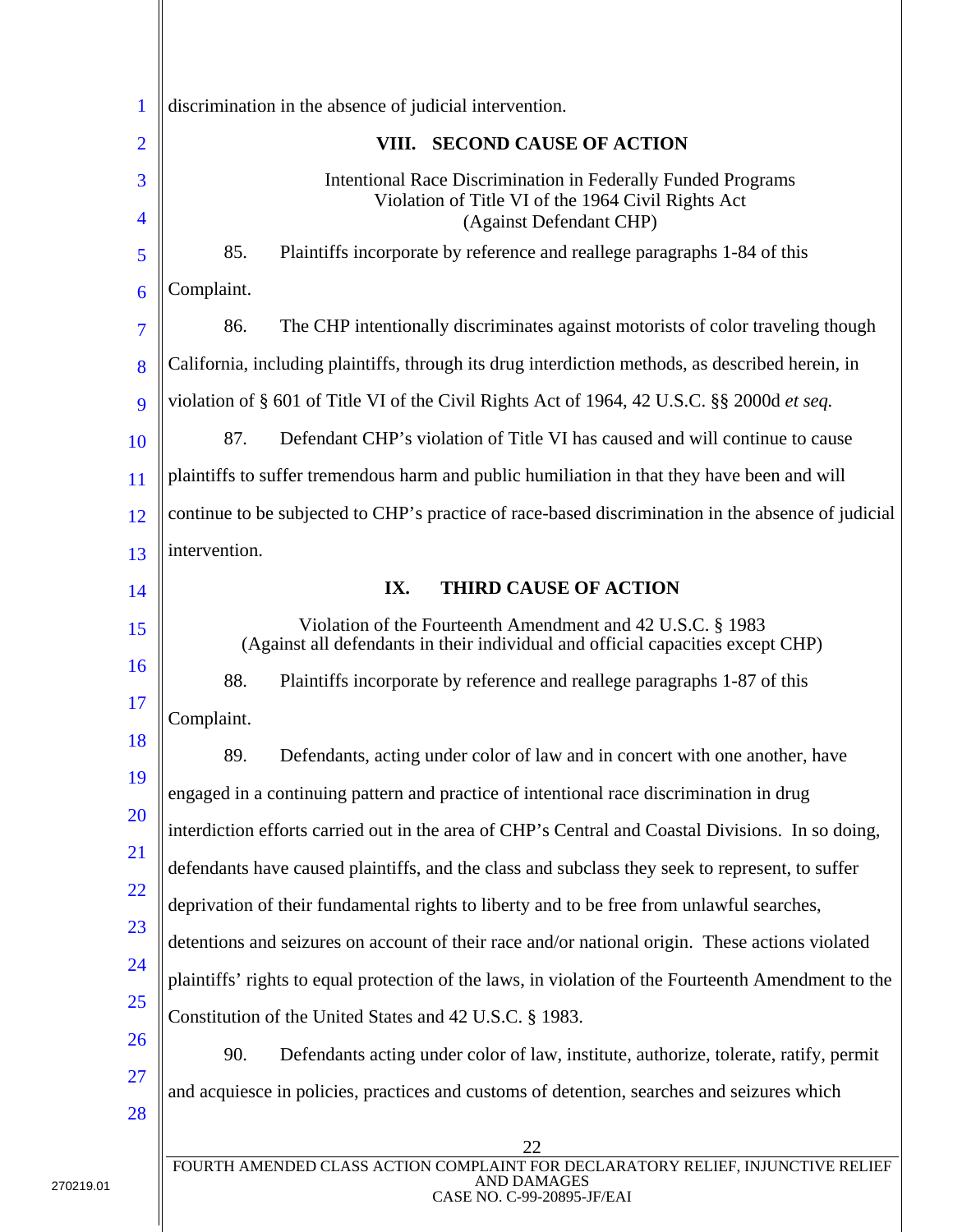| $\mathbf{1}$   | involve intentional race discrimination in the provision of law enforcement services.                                                     |
|----------------|-------------------------------------------------------------------------------------------------------------------------------------------|
| $\overline{2}$ | 91.<br>The defendants' acts were done in knowing violation of plaintiffs' legal and                                                       |
| 3              | constitutional rights, and have directly and proximately caused plaintiffs' humiliation, mental                                           |
| $\overline{4}$ | pain and suffering.                                                                                                                       |
| 5              | X.<br><b>FOURTH CAUSE OF ACTION</b>                                                                                                       |
| 6              | Violation of the Fourth and Fourteenth Amendments to the United States Constitution<br>42 U.S.C. § 1983.                                  |
| 7              | (Against all defendants in their official and individual capacities except CHP)                                                           |
| 8              | 92.<br>Plaintiffs incorporate by reference and reallege paragraphs 1-91 of this                                                           |
| 9              | Complaint.                                                                                                                                |
| <b>10</b>      | 93.<br>Defendants, acting under color of law and in concert with one another, have                                                        |
| <sup>11</sup>  | violated plaintiffs' rights to be free from unreasonable searches and seizures under the Fourth                                           |
| <sup>12</sup>  | and Fourteenth Amendments to the United States Constitution. Defendants have subjected                                                    |
| 13             | plaintiffs, and the class and subclass they seek to represent, to lengthy detentions, interrogations                                      |
| 14             | and searches, without probable cause or reasonable suspicion to believe that any crime had been                                           |
| 15             | committed or that plaintiffs were carrying drugs of any kind, in violation of the Fourth                                                  |
| 16             | Amendment guarantee against unreasonable searches and seizures, and giving rise to plaintiffs                                             |
| 17             | claims pursuant to the Fourteenth Amendment and 42 U.S.C. § 1983.                                                                         |
| 18             | 94.<br>Defendants, acting under color of law, institute, authorize, tolerate, ratify permit                                               |
| 19             | and acquiesce in policies, practices and customs of detentions, interrogations, searches and                                              |
| <b>20</b>      | seizures without probable cause or reasonable, articulable suspicion of crime, in their provision                                         |
| 21             | of law enforcement services.                                                                                                              |
| 22             | 95.<br>Defendants' acts were done in knowing violation of plaintiffs' legal and                                                           |
| 23             | constitutional rights, without good faith, and have directly and proximately caused plaintiffs'                                           |
| 24             | humiliation, mental pain and suffering.                                                                                                   |
| 25             |                                                                                                                                           |
| <b>26</b>      |                                                                                                                                           |
| 27             |                                                                                                                                           |
| 28             |                                                                                                                                           |
|                | 23<br>FOURTH AMENDED CLASS ACTION COMPLAINT FOR DECLARATORY RELIEF, INJUNCTIVE RELIEF<br><b>AND DAMAGES</b><br>CASE NO. C-99-20895-JF/EAI |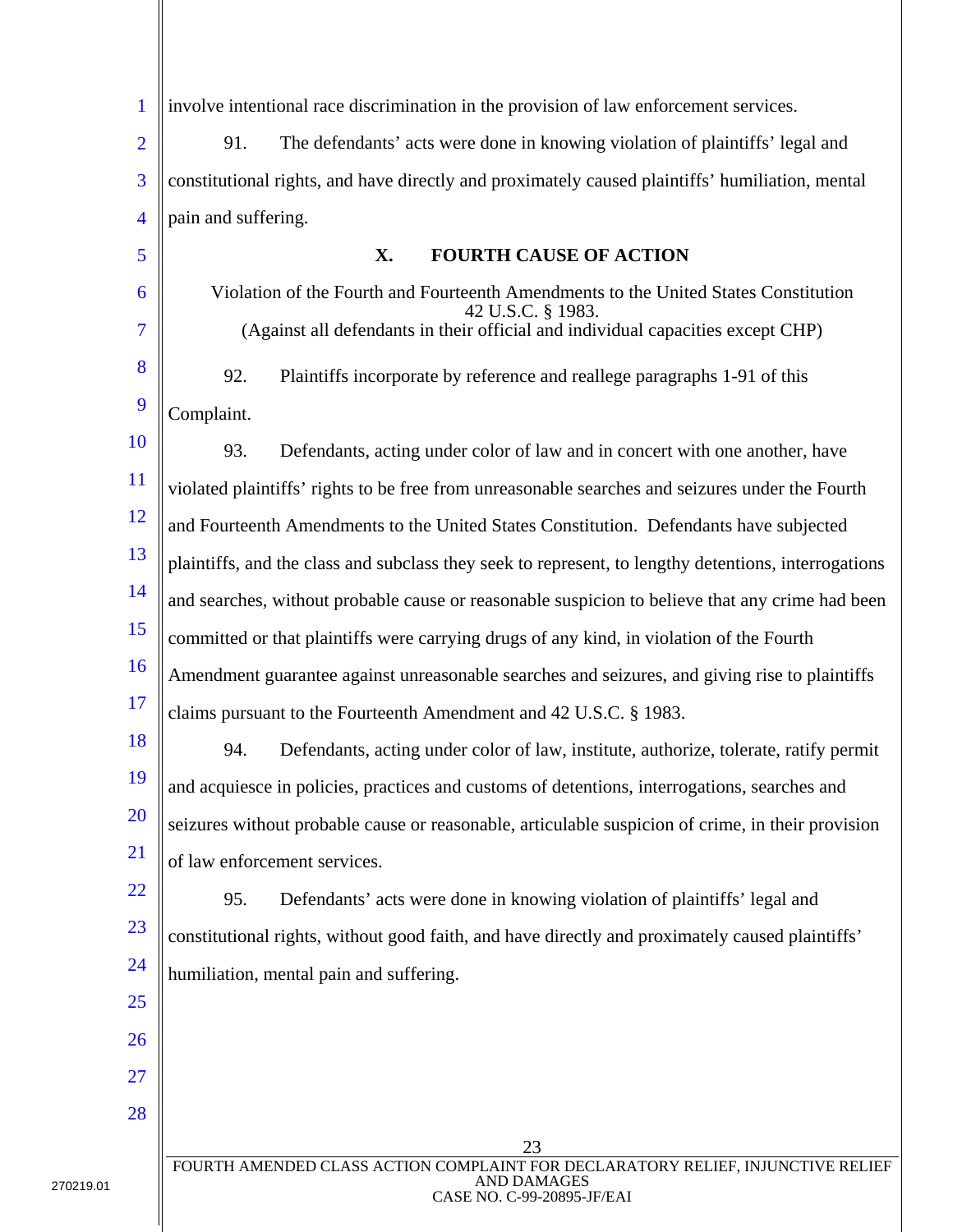| 1              | XI.<br><b>FIFTH CAUSE OF ACTION</b>                                                                                                       |
|----------------|-------------------------------------------------------------------------------------------------------------------------------------------|
| $\overline{2}$ | Violation of the Commerce Clause, Article IV and Fourteenth Amendment<br>to the United States Constitution 42 U.S.C. § 1983               |
| 3              | (Against all defendants in their individual and official capacities except the CHP)                                                       |
| 4              | 96.<br>Plaintiffs incorporate by reference and reallege paragraphs 1-95 of this                                                           |
| 5              | Complaint.                                                                                                                                |
| 6              | 97.<br>Defendants, acting under color of law and in concert with one another, have                                                        |
| 7              | caused plaintiffs to be penalized and deterred in the exercise of their fundamental right to                                              |
| 8              | interstate travel and migration on account of his race and/or ethnicity and/or national origin.                                           |
| 9              | These actions violated plaintiffs' right to travel, in violation of the Commerce Clause and the                                           |
| 10             | Privileges and Immunities Clauses of Article IV and the Fourteenth Amendment.                                                             |
| 11             | 98.<br>Defendants, acting under color of law, institute, authorize, ratify, permit and                                                    |
| 12             | acquiesce in policies, practices and customs of detention, searches and seizures which violate                                            |
| 13             | plaintiffs' fundamental right to interstate travel.                                                                                       |
| 14             | 99.<br>Defendants' acts were done in known violation of plaintiffs' legal and                                                             |
| 15             | constitutional rights, without good faith, and have directly and proximately caused plaintiffs'                                           |
| 16             | humiliation, mental pain and suffering.                                                                                                   |
| 17             | XII.<br><b>SIXTH CAUSE OF ACTION</b>                                                                                                      |
| 18<br>19       | Violation of 42 U.S.C. § 1981<br>(Against all defendants in their individual and official capacities except the CHP)                      |
| 20             | 100.<br>Plaintiffs incorporate by reference and reallege paragraphs 1-99 of this                                                          |
| 21             | Complaint.                                                                                                                                |
| 22             | 101.<br>Defendants, acting under color of law and in concert with one another, have                                                       |
| 23             | denied plaintiffs their rights to full and equal benefit of the laws and their right to be subject to                                     |
| 24             | like punishment under 42 U.S.C. § 1981.                                                                                                   |
| 25             | 102.<br>Defendants' acts were the result of discriminatory intent, and were done in known                                                 |
| 26             | violation of plaintiffs' legal and constitutional rights, without good faith, and have directly and                                       |
| 27             | proximately caused plaintiffs' humiliation, mental pain and suffering.                                                                    |
| 28             |                                                                                                                                           |
|                | 24<br>FOURTH AMENDED CLASS ACTION COMPLAINT FOR DECLARATORY RELIEF, INJUNCTIVE RELIEF<br><b>AND DAMAGES</b><br>CASE NO. C-99-20895-JF/EAI |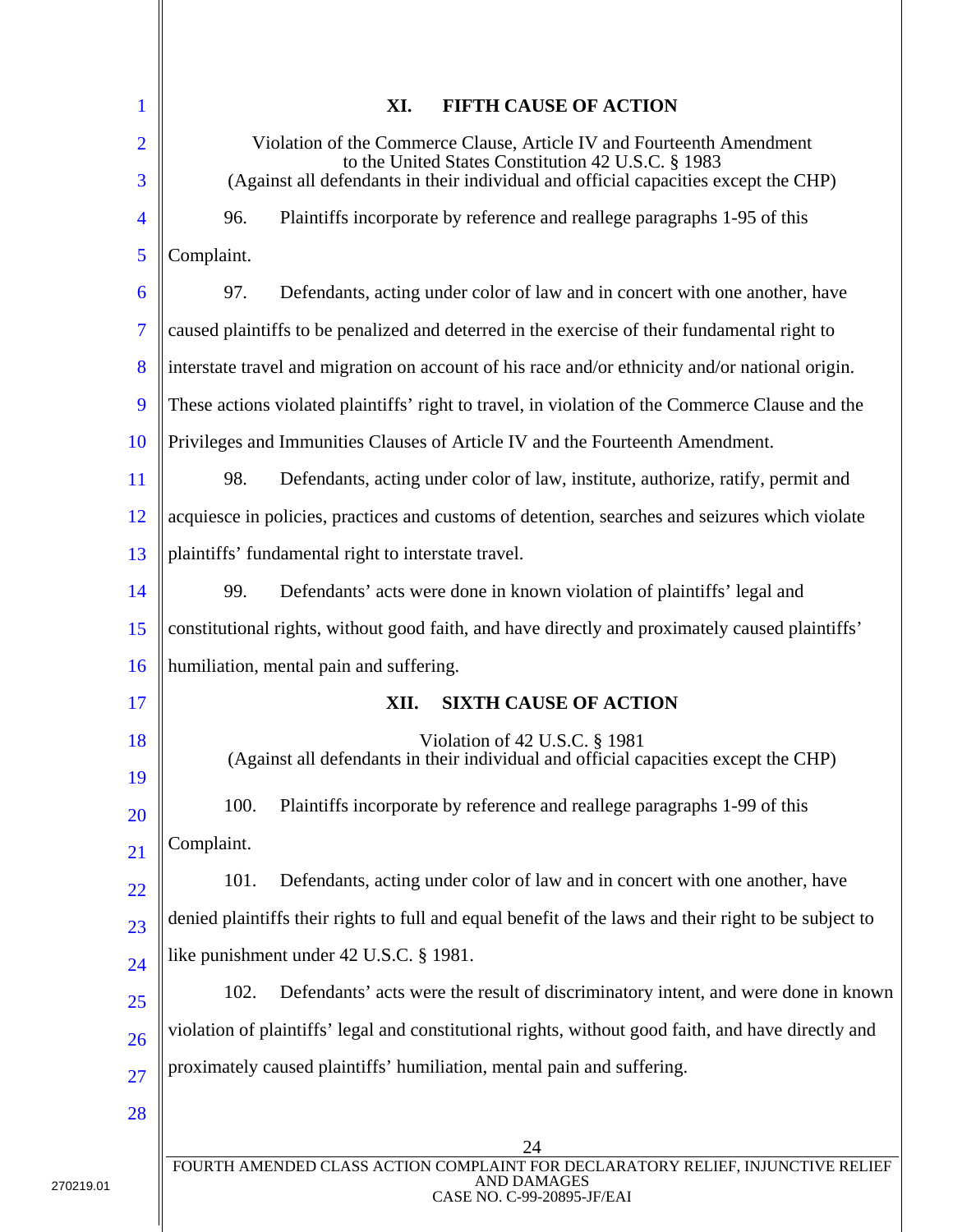| 1                   | <b>SEVENTH CAUSE OF ACTION</b><br>XIII.                                                                                                   |
|---------------------|-------------------------------------------------------------------------------------------------------------------------------------------|
| $\overline{2}$<br>3 | Conspiracy to Violate Civil Rights<br>$(42 \text{ U.S.C. } § 1986)$<br>(All defendants except CHP)                                        |
| 4                   | Plaintiffs incorporate by reference and reallege paragraphs 1-102 of this<br>103.                                                         |
| 5                   | Complaint.                                                                                                                                |
| 6                   | Defendants, acting under color of law and in concert with one another, and by<br>104.                                                     |
| 7                   | way of a conspiracy among them, have caused plaintiffs, and the class and subclass they                                                   |
| 8                   | represent, to be denied equal protection of the laws and to be deprived of equal privileges and                                           |
| 9                   | immunities under the laws, on account of plaintiffs' race and/or national origin, by subjecting                                           |
| 10                  | them to legally unjustified and racially discriminatory detentions and searches. The supervisory                                          |
| 11                  | defendants had knowledge of the conspiracy to violate plaintiffs' civil rights and of the violations                                      |
| 12                  | committed, and had power to prevent these wrongs, but neglected or refused to do so in violation                                          |
| 13                  | of 42 U.S.C. § 1986.                                                                                                                      |
| 14                  | Defendants' acts were done in knowing violation of plaintiffs' legal and<br>105.                                                          |
| 15                  | constitutional rights, and have directly and proximately caused plaintiffs' humiliation, mental                                           |
| 16                  | pain and suffering.                                                                                                                       |
| 17                  | <b>EIGHTH CAUSE OF ACTION</b><br>XIV.                                                                                                     |
| 18                  | Violation of Government Code §§ 11135 and 11139                                                                                           |
| 19                  | Plaintiffs incorporate by reference and reallege paragraphs 1-105 of this<br>106.                                                         |
| 20                  | Complaint.                                                                                                                                |
| 21                  | 107.<br>Government Code $\S$ 11135(a) prohibits race discrimination in any program or                                                     |
| 22                  | activity that is funded directly by the state or receives any financial assistance from the state.                                        |
| 23                  | 108.<br>State regulations implementing § 11135 provide that no program receiving                                                          |
| 24                  | financial assistance from the State of California shall have an unjustified discriminatory impact                                         |
| 25                  | or effect on the basis of race.                                                                                                           |
| 26                  | 109.<br>Defendants CHP receive financial assistance from the State of California, and                                                     |
| 27                  | thus is bound to abide by the terms of Government Code §11135 and its implementing                                                        |
| 28                  | regulations.                                                                                                                              |
|                     | 25<br>FOURTH AMENDED CLASS ACTION COMPLAINT FOR DECLARATORY RELIEF, INJUNCTIVE RELIEF<br><b>AND DAMAGES</b><br>CASE NO. C-99-20895-JF/EAI |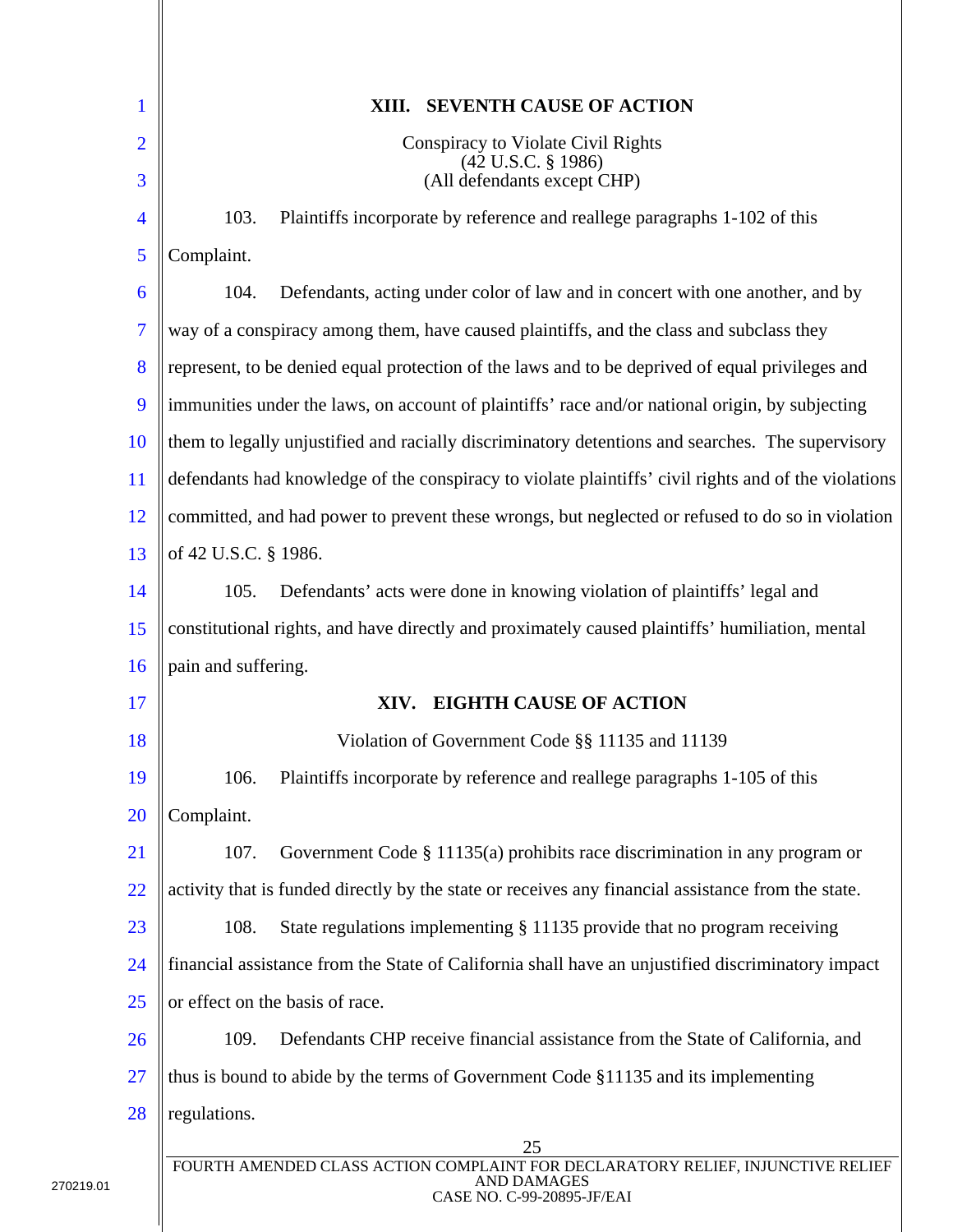| $\mathbf{1}$   | 110.<br>Eleventh Amendment immunity of the State of California was waived by the State                                                    |
|----------------|-------------------------------------------------------------------------------------------------------------------------------------------|
| $\overline{2}$ | of California in its enactment of amendments to Government Code § 11139 in the California                                                 |
| 3              | Civil Rights Amendments of 1999.                                                                                                          |
| $\overline{4}$ | 111.<br>The drug interdiction methods employed by the CHP discriminate against                                                            |
| 5              | African-American and Latino motorists traveling through California, including plaintiffs, as                                              |
| 6              | described herein.                                                                                                                         |
| 7              | 112.<br>Defendants CHP's violation of Government Code §11135 and its implementing                                                         |
| 8              | regulations have caused and will continue to cause plaintiffs to suffer tremendous harm and                                               |
| 9              | public humiliation in that they have been and will continue to be subjected to CHP's practice of                                          |
| 10             | race-based discrimination without judicial intervention.                                                                                  |
| <sup>11</sup>  | XV.<br><b>NINTH CAUSE OF ACTION</b>                                                                                                       |
| 12             | Violation of Article 1, $\S 7$ (a) of the California Constitution<br>(Against all Defendants except CHP)                                  |
| 13             | 113.<br>Plaintiffs incorporate by reference and reallege paragraphs 1-112 of this                                                         |
| 14<br>15       | Complaint.                                                                                                                                |
| 16             | 114.<br>Defendants' above-described conduct violated plaintiffs' rights not to be deprived                                                |
| 17             | of due process and equal protection of the laws under Article 1, $\S$ 7(a) of the California                                              |
| 18             | Constitution.                                                                                                                             |
| 19             | <b>TENTH CAUSE OF ACTION</b><br>XVI.                                                                                                      |
| <b>20</b>      | Violation of Article 1, § 13 of the California Constitution<br>(Against all Defendants except CHP)                                        |
| <u>21</u>      | 115.<br>Plaintiffs incorporate by reference and reallege paragraphs 1-114 of this                                                         |
| 22             | Complaint.                                                                                                                                |
| 23             | 116.<br>Defendants' above-described conduct violated plaintiffs' rights to be free from                                                   |
| 24             | unreasonable searches and seizures under Article 1, $\S$ 13 of the California Constitution.                                               |
| 25             |                                                                                                                                           |
| <b>26</b>      |                                                                                                                                           |
| 27             |                                                                                                                                           |
| 28             |                                                                                                                                           |
|                | 26<br>FOURTH AMENDED CLASS ACTION COMPLAINT FOR DECLARATORY RELIEF, INJUNCTIVE RELIEF<br><b>AND DAMAGES</b><br>CASE NO. C-99-20895-JF/EAI |
|                |                                                                                                                                           |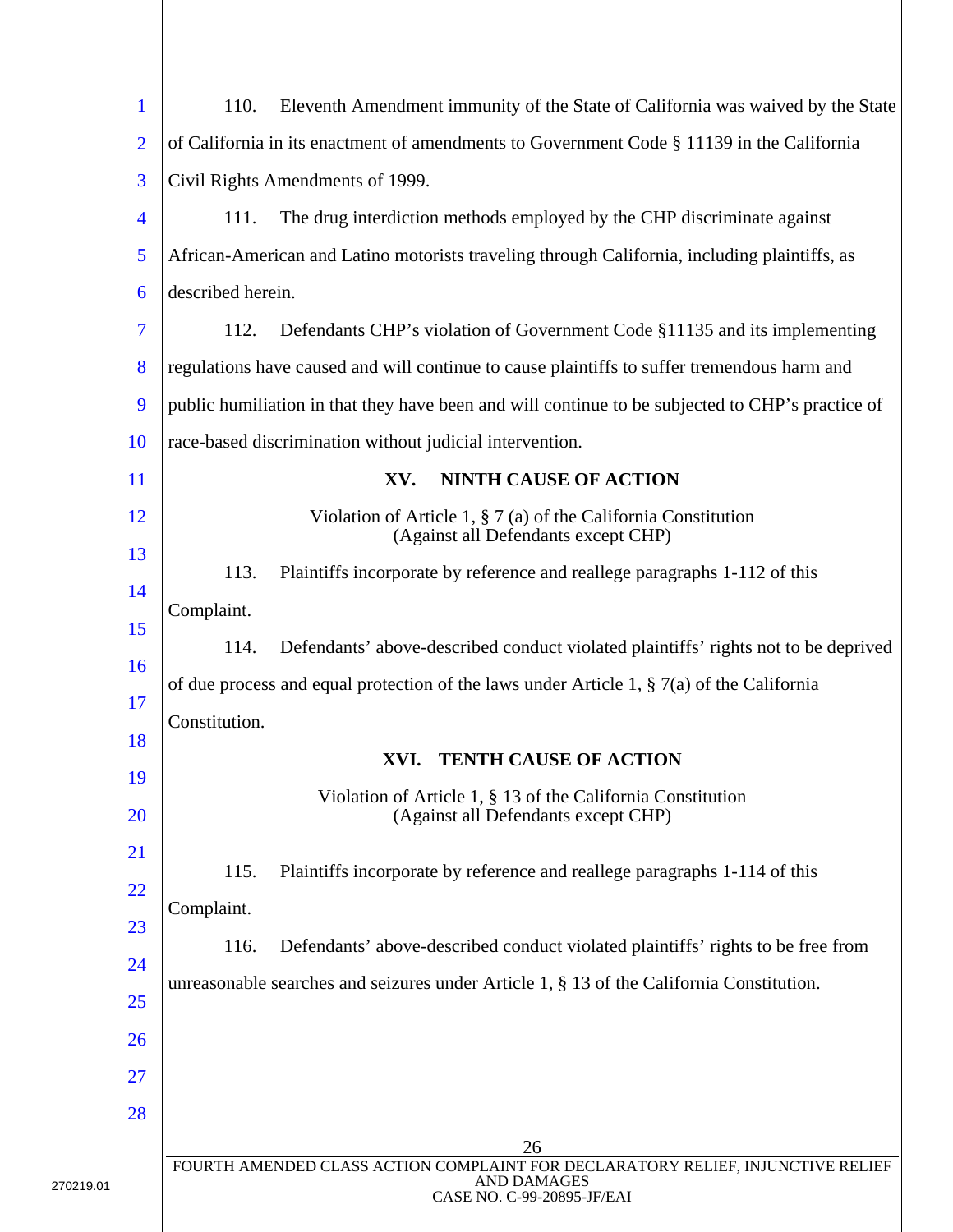| $\mathbf 1$         | XVII. ELEVENTH CAUSE OF ACTION                                                                                                      |  |
|---------------------|-------------------------------------------------------------------------------------------------------------------------------------|--|
| $\overline{2}$<br>3 | Violation of Civil Code $\S$ 52.1(b)<br>(Against all Defendants except CHP)                                                         |  |
|                     | Plaintiffs incorporate by reference and reallege paragraphs 1-116 of this<br>117.                                                   |  |
| $\overline{4}$<br>5 | Complaint.                                                                                                                          |  |
|                     | Defendants' above-described conduct interfered and/or attempted to interfere with<br>118.                                           |  |
| 6<br>$\overline{7}$ | plaintiffs' exercise and/or enjoyment of their rights as secured by the United States Constitution                                  |  |
| 8                   | and/or California Constitution, in violation of California Civil Code § 52.1.                                                       |  |
|                     | <b>TWELFTH CAUSE OF ACTION</b><br>XVIII.                                                                                            |  |
| 9<br>10             | <b>Intentional Infliction of Emotional Distress</b><br>(Against all Defendants except CHP)                                          |  |
| 11                  | Plaintiffs incorporate by reference and reallege paragraphs 1-118 of this<br>119.                                                   |  |
| <sup>12</sup>       | Complaint.                                                                                                                          |  |
| 13                  | Defendants' above-described conduct was extreme and outrageous. Said conduct<br>120.                                                |  |
| 14                  | was done intentionally and with conscious disregard of plaintiffs' rights, and directly and                                         |  |
| 15                  | proximately caused plaintiffs humiliation, mental pain and suffering.                                                               |  |
| 16                  | THIRTEENTH CAUSE OF ACTION<br>XIX.                                                                                                  |  |
| 17                  | <b>Negligent Infliction of Emotional Distress</b><br>(Against all Defendants except CHP)                                            |  |
| 18                  | 121.<br>Plaintiffs incorporate by reference and reallege paragraphs 1-120 of this                                                   |  |
| 19                  | Complaint.                                                                                                                          |  |
| 20<br>21            | Defendants' above-described conduct constituted a breach of defendants' duty of<br>122.                                             |  |
|                     | care to plaintiffs to ensure that defendants did not cause unnecessary or unjustified harm to                                       |  |
| 22                  | plaintiffs. It was reasonably foreseeable to all defendants that a breach of that duty by                                           |  |
| 23                  | defendants would cause emotional distress to plaintiffs.                                                                            |  |
| 24                  | <b>FOURTEENTH CAUSE OF ACTION</b><br>XX.                                                                                            |  |
| 25<br>26            | False Imprisonment<br>(Against all Defendants except CHP)                                                                           |  |
| 27                  | 123.<br>Plaintiffs incorporate by reference and reallege paragraphs 1-122 of this                                                   |  |
| 28                  | Complaint.                                                                                                                          |  |
|                     | 27                                                                                                                                  |  |
|                     | FOURTH AMENDED CLASS ACTION COMPLAINT FOR DECLARATORY RELIEF, INJUNCTIVE RELIEF<br><b>AND DAMAGES</b><br>CASE NO. C-99-20895-JF/EAI |  |
|                     |                                                                                                                                     |  |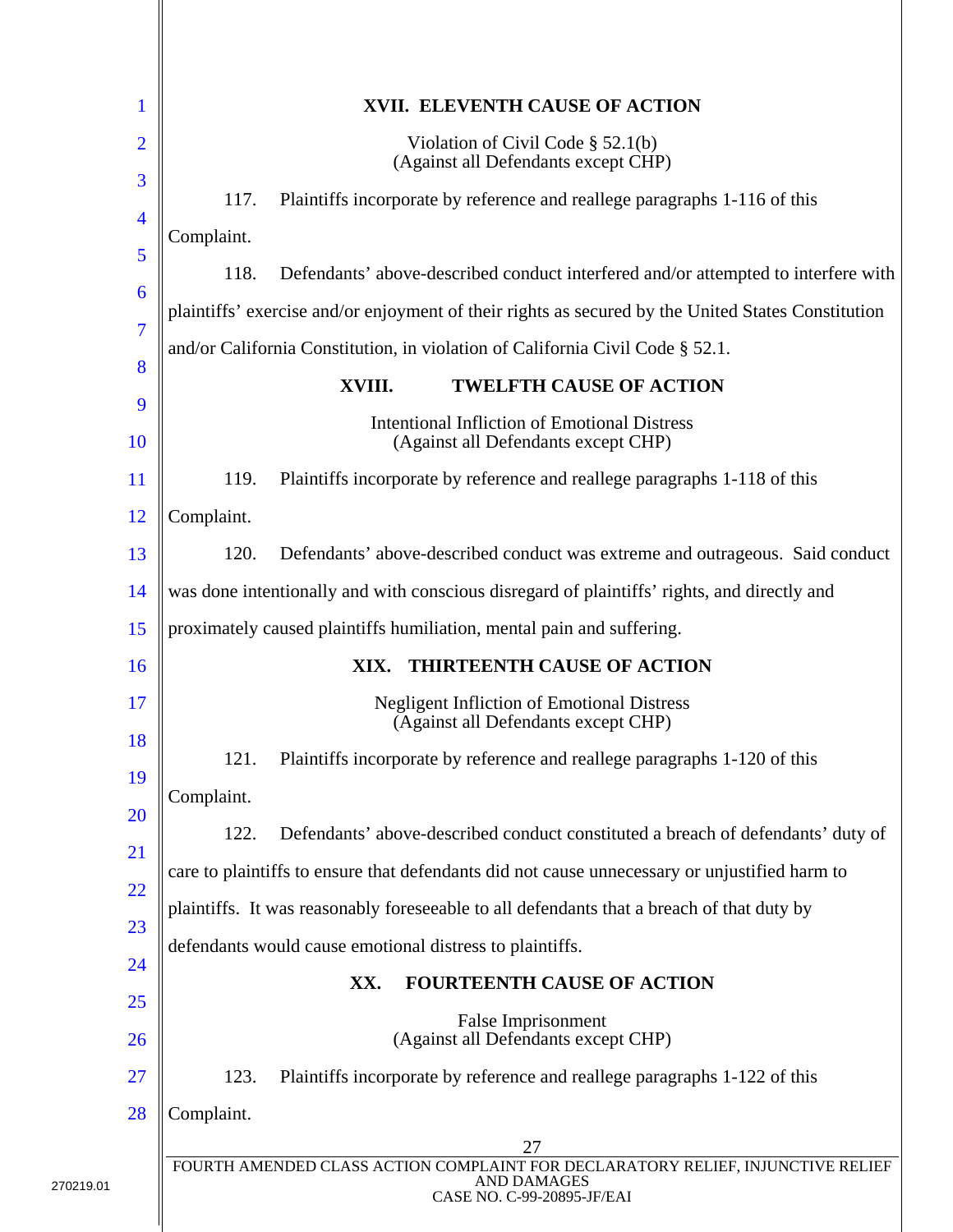| $\mathbf{1}$             | Defendants' above-described conduct restrained plaintiffs against their will and<br>124.             |
|--------------------------|------------------------------------------------------------------------------------------------------|
| $\overline{2}$           | without legal justification.                                                                         |
| 3                        | Defendants' acts were intentional and done in violation of plaintiffs' rights, and<br>125.           |
| $\overline{\mathcal{A}}$ | have directly and proximately caused plaintiffs humiliation, mental pain and suffering.              |
| 5                        | XXI. FIFTEENTH CAUSE OF ACTION<br><b>Declaratory Relief</b>                                          |
| 6                        | Plaintiffs incorporate by reference and reallege paragraphs 1-125 of this<br>126.                    |
| 7                        | Complaint.                                                                                           |
| 8                        | There is a real and actual controversy between plaintiffs and defendants regarding<br>127.           |
| 9                        | whether defendants may undertake to act as described herein. Plaintiffs contend that defendants      |
| <b>10</b>                | violated the United States and California Constitutions and the laws of the United States and of     |
| <sup>11</sup>            | California. On information and belief, defendants deny that their conduct violated the United        |
| 12<br>13                 | States and California Constitutions and the laws of the United States and of California. Plaintiffs  |
| 14                       | fear that they will again be subjected to such unlawful and unconstitutional actions, and seeks a    |
| 15                       | judicial declaration that defendants' conduct deprived plaintiffs of their rights under the United   |
| 16                       | States and California Constitutions and the laws of the United States and California.                |
|                          | XXII. PRAYER                                                                                         |
|                          |                                                                                                      |
| <b>17</b>                | WHEREFORE, plaintiffs pray that the Court, as to all the defendants and each of them                 |
| 18                       | jointly and severally:                                                                               |
| 19                       | Issue a declaratory judgment that defendants' conduct as complained herein was a<br>1.               |
| 20                       | violation of plaintiffs' rights under the United States and California Constitutions and the laws of |
| 21                       | the United States and California;                                                                    |
| 22<br>23                 | 2.<br>Issue an injunction (a) prohibiting defendants from engaging in vehicular stops or             |
| 24                       | searches based on race or ethnicity; (b) ordering defendants to establish effective preventative     |
| 25                       | mechanisms to ensure that discriminatory traffic stops and vehicular searches do not continue in     |
| 26                       | the future, including, but not limited to the following:                                             |
| 27                       | (i)<br>to cease and desist from all pretextual stops;                                                |
| 28                       |                                                                                                      |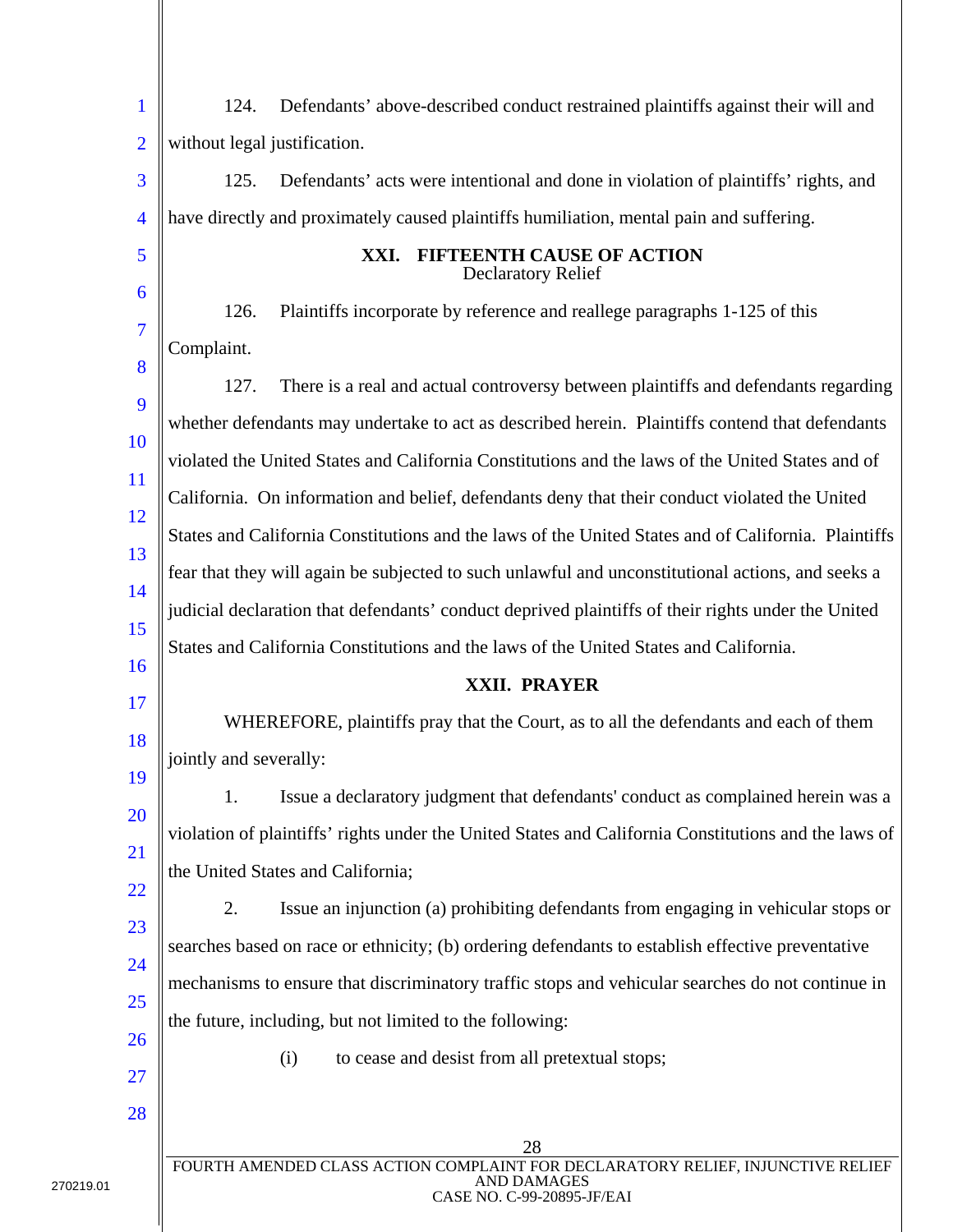| 1              |        | (ii)   | to cease and desist from all searches without probable cause of criminal                                                           |
|----------------|--------|--------|------------------------------------------------------------------------------------------------------------------------------------|
| $\overline{2}$ |        |        | activity;                                                                                                                          |
| 3              |        | (iii)  | to collect and maintain comprehensive records of all traffic stops in the                                                          |
| 4              |        |        | State of California, including those stops that do not result in the issuance                                                      |
| 5              |        |        | of a citation; and                                                                                                                 |
| 6              |        | (iv)   | to establish a procedure to enable each person involved in a traffic stop the                                                      |
| 7              |        |        | right to file a grievance to contest illegal acts and acts motivated by bias;                                                      |
| 8              |        | (v)    | to establish clear and consistent discipline in the event a grievance is                                                           |
| 9              |        |        | sustained;                                                                                                                         |
| 10             |        | (vi)   | to establish a Civilian Complaint Review Board;                                                                                    |
| 11             |        | (vii)  | to appoint an independent auditor who will review the records of officers                                                          |
| 12             |        |        | quarterly to determine that there is compliance with these reforms;                                                                |
| 13             |        | (viii) | to establish an early warning system which will collect information such                                                           |
| 14             |        |        | as citizen complaints against an officer and other information regarding                                                           |
| 15             |        |        | misconduct and will alert the officer's supervisor when a set number of                                                            |
| 16             |        |        | incidents are recorded;                                                                                                            |
| 17             |        | (ix)   | to establish a mechanism for internal discipline of officers who are found                                                         |
| 18             |        |        | to have engaged in racial profiling and pretextual stops; and                                                                      |
| 19             |        | (x)    | to require that all officers participate in regular and recurring training to                                                      |
| 20             |        |        | assure that the officers do not act due to bias based on race or ethnicity.                                                        |
| 21             | 3.     |        | Award compensatory and general damages against defendants and each of them,                                                        |
| 22             |        |        | for plaintiffs in an amount to be determined according to proof;                                                                   |
| 23             | 4.     |        | Award exemplary and punitive damages against all defendants sued in their                                                          |
| 24             |        |        | individual capacities in an amount to be proven at trial;                                                                          |
| 25             | 5.     |        | Award statutory damages and penalties pursuant to California Civil Codes §                                                         |
| 26             | 52(b); |        |                                                                                                                                    |
| 27             | 6.     |        | Award plaintiffs their costs, expenses and reasonable attorneys' fees pursuant to                                                  |
| 28             |        |        | 42 U.S.C. § 1988, California Civil Codes §§ 52(b) and 52.1(h) and California Code of Civil                                         |
|                |        |        | 29<br>FOURTH AMENDED CLASS ACTION COMPLAINT FOR DECLARATORY RELIEF, INJUNCTIVE RELIEF<br>AND DAMAGES<br>CASE NO. C-99-20895-JF/EAI |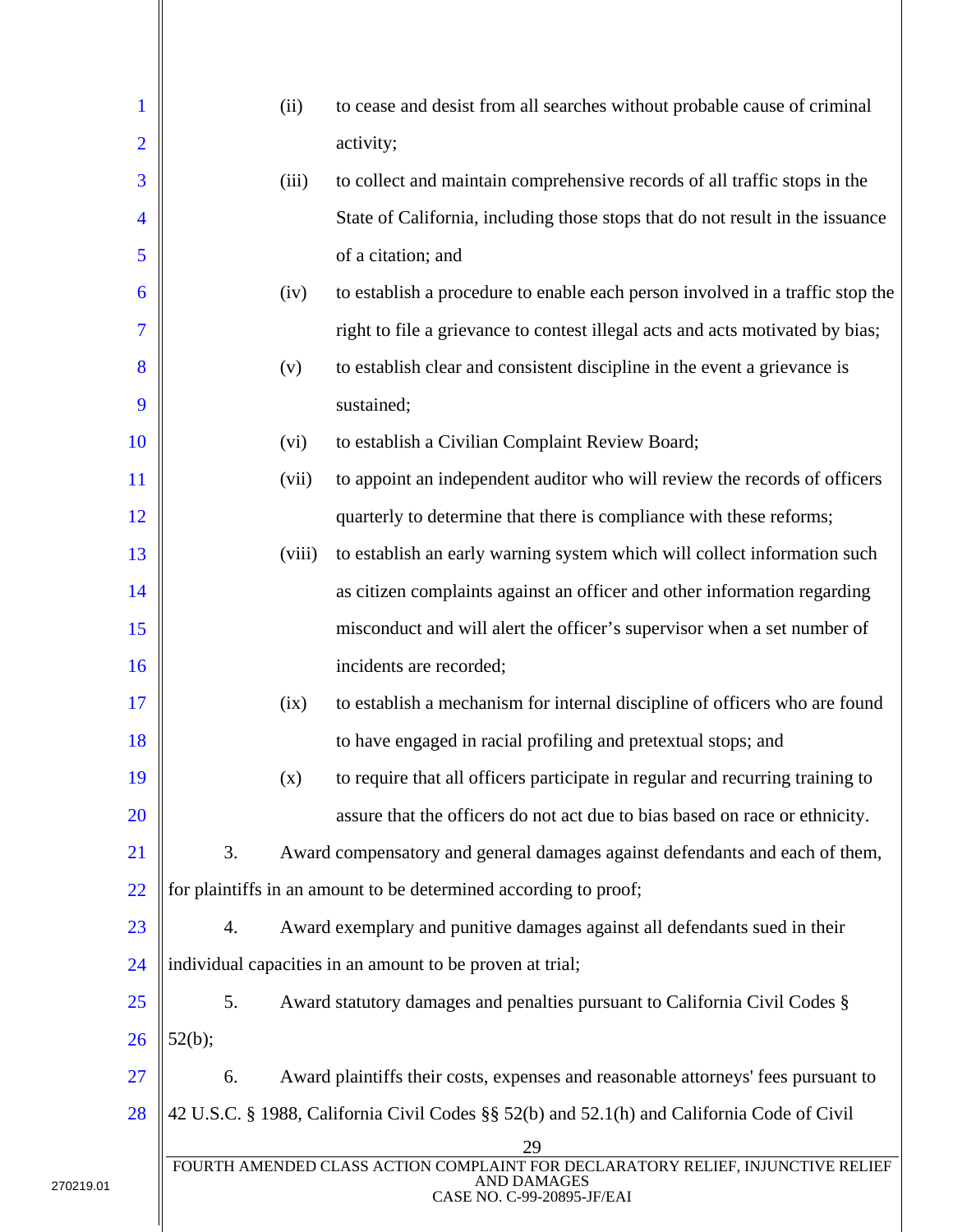| $\mathbf{1}$             | Procedure § 1021.5; and                                                                            |  |  |  |  |
|--------------------------|----------------------------------------------------------------------------------------------------|--|--|--|--|
| $\overline{2}$           | Grant such other and further relief as the Court may deem just and proper.<br>7.                   |  |  |  |  |
| 3                        | <b>DEMAND FOR JURY TRIAL</b><br>XXIII.                                                             |  |  |  |  |
| $\overline{\mathcal{A}}$ | Pursuant to Rule 38(b), Federal Rules of Civil Procedure and Rule 3-6, Local Rules,                |  |  |  |  |
| 5                        | United States District Court, Northern District of California, plaintiffs demand trial by jury for |  |  |  |  |
| 6                        | all the issues plead herein so triable.                                                            |  |  |  |  |
| $\overline{7}$           | Dated: August 13, 2001<br>KEKER & VAN NEST, LLP                                                    |  |  |  |  |
| 8                        |                                                                                                    |  |  |  |  |
| 9                        |                                                                                                    |  |  |  |  |
| 10                       | By:<br><b>JON B. STREETER</b>                                                                      |  |  |  |  |
| 11                       | ROY L. AUSTIN, JR.<br>ROBERT A. BONTA                                                              |  |  |  |  |
| 12                       | THE AMERICAN CIVIL LIBERTIES                                                                       |  |  |  |  |
| 13                       | UNION FOUNDATION OF NORTHERN<br><b>CALIFORNIA</b>                                                  |  |  |  |  |
| 14                       |                                                                                                    |  |  |  |  |
| 15                       | $\rm\,By:$                                                                                         |  |  |  |  |
| 16                       | MICHELLE ALEXANDER<br><b>ALAN L. SCHLOSSER</b>                                                     |  |  |  |  |
| 17                       | KENNETH J. SUGARMAN                                                                                |  |  |  |  |
| 18                       | <b>Attorneys for Plaintiffs</b>                                                                    |  |  |  |  |
| 19                       |                                                                                                    |  |  |  |  |
| 20                       |                                                                                                    |  |  |  |  |
| 21                       |                                                                                                    |  |  |  |  |
| 22                       |                                                                                                    |  |  |  |  |
| 23                       |                                                                                                    |  |  |  |  |
| 24                       |                                                                                                    |  |  |  |  |
| 25                       |                                                                                                    |  |  |  |  |
| 26                       |                                                                                                    |  |  |  |  |
| 27                       |                                                                                                    |  |  |  |  |
| 28                       |                                                                                                    |  |  |  |  |
|                          | 30<br>FOURTH AMENDED CLASS ACTION COMPLAINT FOR DECLARATORY RELIEF, INJUNCTIVE RELIEF              |  |  |  |  |
|                          | <b>AND DAMAGES</b><br>CASE NO. C-99-20895-JF/EAI                                                   |  |  |  |  |